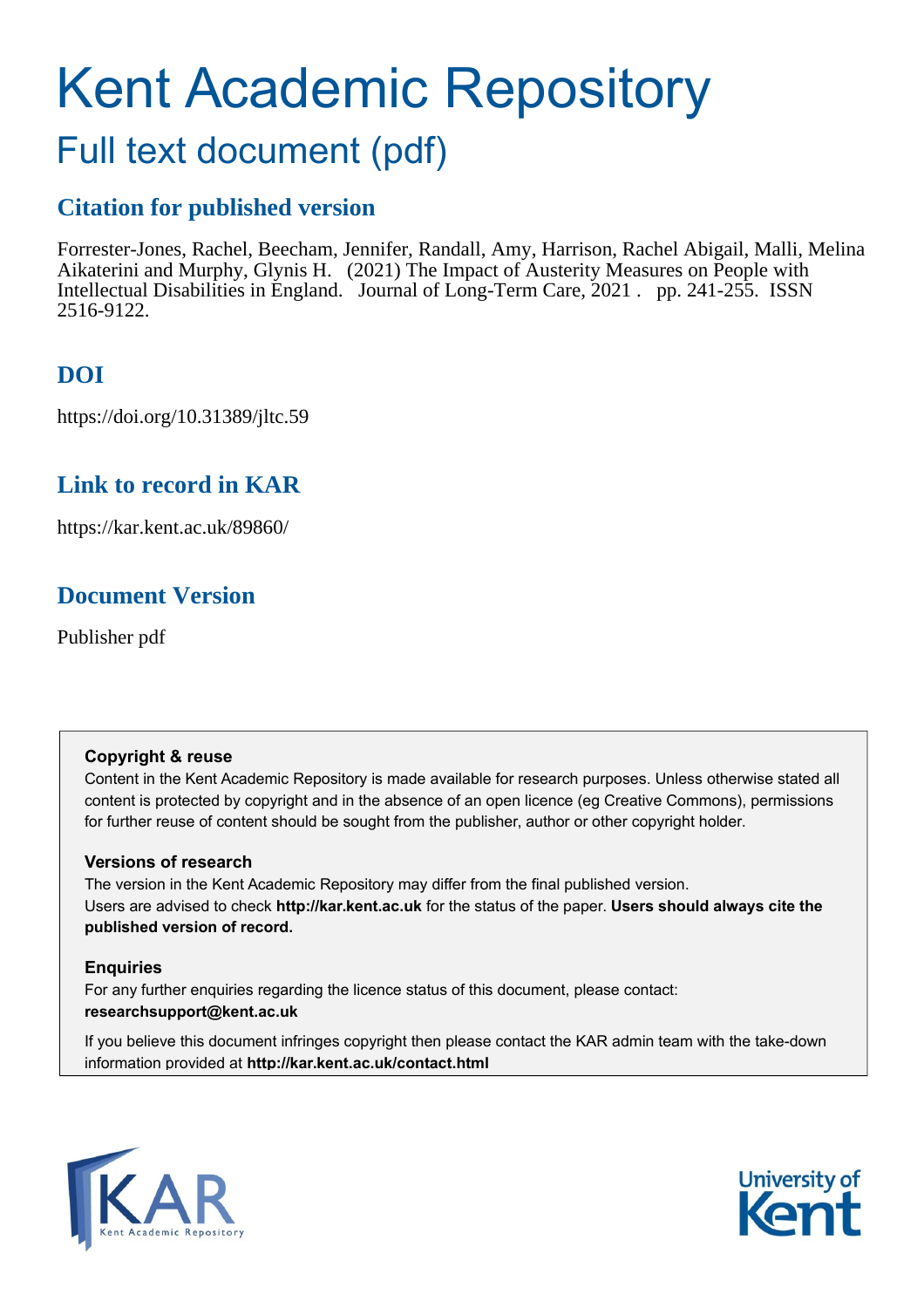

#### **RESEARCH**

# The Impact of Austerity Measures on People with Intellectual Disabilities in England

Rachel Forrester-Jones\*t, Jennifer Beecham<sup>‡</sup>, Amy Randall‡, Rachel Harrison‡, Melina Malli‡ , Lara Sams‡ and Glynis Murphy‡

**Context:** UK austerity measures following the 2008 financial crisis included budget reductions for health and social care. We aimed to investigate the extent to which austerity-measures had impacted the lives of people with intellectual disabilities in England, and whether their support costs were associated with their characteristics, needs and outcomes.

**Objectives:** We report on what services people with intellectual disabilities were using, whether they had lost care, the costs of their support, and what impact any loss of benefits and services had on individuals' lives.

**Methods:** 150 participants with intellectual disabilities across England were interviewed about their services and their well-being. Service and individual support costs were calculated. Statistical and thematic analyses were employed.

**Results:** The largest proportion (42%) of our sample had lost care. 14% had experienced changed care, and care had remained the same for 36%. Only 7% said their care had improved. No associations were found between costs and characteristics and needs except for whether the person had mild or severe intellectual disabilities. Those who had lost care engaged in fewer activities and had significantly lower self-esteem and quality-of-life scores compared with those who had not lost care. Loss of care impacted on individuals' independence and future aspirations.

**Limitations:** A comparative study of austerity impacts across the whole of England was not possible. Our costs data may be underestimated because full information on support from home, key, or support workers was unavailable.

**Implications:** In attempting to mitigate against COVID-19 impacts on people with intellectual disabilities, policy-decisions will need to consider the backlog of a decade of cuts.

**Keywords:** Austerity; intellectual disabilities; costs; adult social care; Care Act 2014

#### **Introduction**

"Austerity is a form of voluntary deflation in which the economy adjusts through the reduction of wages, prices and public spending to restore competitiveness, which is (supposedly) best achieved by cutting the state's budget, debts and deficits." (Blyth, 2013: 2).

The UK National Health Service delivers free health care to those in need and is funded by central government. Adult social care (support with daily living tasks such as getting up in the morning, dressing, eating and budgeting), however, is delivered by a mixture of local authority, private and third sector providers, is funded by local councils via government grants, local tax, and, unlike health

‡ Tizard Centre, University of Kent, GB

Corresponding author: Rachel Forrester-Jones [\(rforre@uwo.ca](mailto:rforre@uwo.ca) or [R.V.E.Forrester-Jones@bath.ac.uk\)](mailto:R.V.E.Forrester-Jones@bath.ac.uk) care, is means tested with access dependent upon eligibility. This model of funding social care has for decades been groaning under the weight of increased social care demand arising from increased longevity and concomitant complex personal and social needs. However, whilst England's gross expenditure on social care had increased in real terms by 53% during the Labour government's term of office (from 1997–10) (The King's Fund 2010) this, as well as other welfare spending was exposed to fragile tax revenues that plummeted following the 2008 Global Financial Crisis (see Chote, Crawford, Emmerson & Tetlow, 2010, p. 5; Diamond, 2015); the crash leaving national taxpayers bailing out the banks, and a huge hole in the welfare funding pot. Similar to other western economies (e.g. Sweden, the Netherlands, Canada, the USA) the UK Coalition's (Conservative-Liberal Democrat government 2010–15) response to the crisis was to adopt debt reduction or 'austerity' measures in the belief that reducing the public deficit would spark a private sector recovery (which also aligned with the neoliberal market-led growth model pursued by the previous Labour government [Clark, 2016; Malli et al., 2018, p. 1413]).

<sup>\*</sup> Centre for the Analysis of Social Policy (CASP), University of Bath, GB

<sup>†</sup> School of Health Studies, University of Western Ontario, CA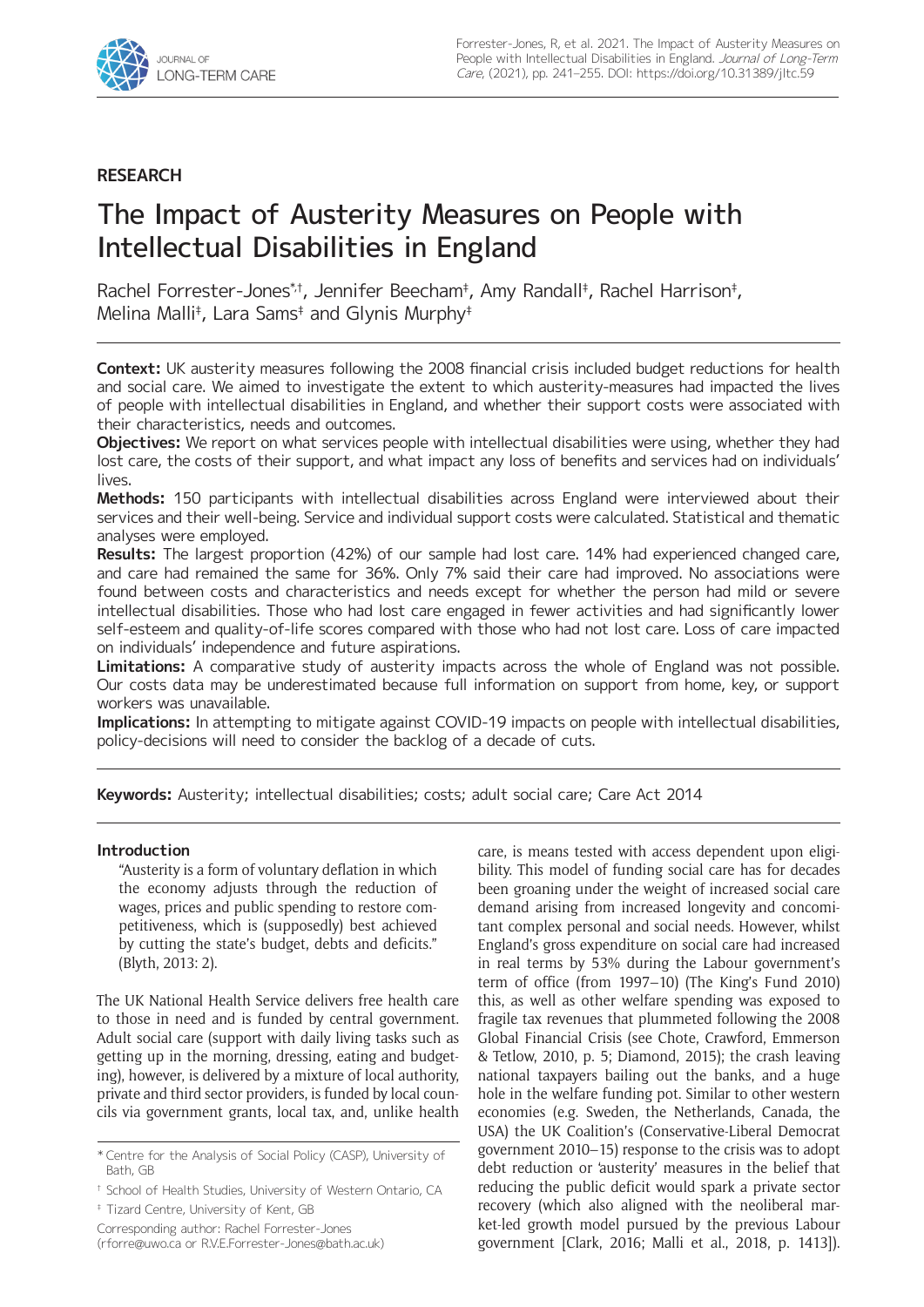Austerity actions included cuts to social care spending,<sup>1</sup> NHS Digital reporting that whilst<sup>2</sup> total expenditure on adult social care in England rose from £22.4 billion in 2009/10 to £22.6 billion in 2010/11 (under Labour) it reduced year on year to £20.6 billion by 2014/15 (under the Coalition). Whilst the Conservatives (2015–present) increased spending to £22.2 billion by 2018/19, this amounted to £0.4 billion below the 2010/11 spending level. Continuous annual spending data for intellectual disabilities is unavailable but annual data on long-term (residential, nursing and community) social care spending provide a similar picture on trends in expenditure. For example, in 2016/17 gross current expenditure on long term care for adults (aged 18–64 years) with intellectual disabilities was 4,733 million, rising only to 5 million in 2018/19 despite the steady increase in the number of people with intellectual disabilities needing support for a longer time period due to greater life expectancy (see Glasby, Zhang, Bennett & Hall, 2021) and concomitant complex care needs. Year-on-year budget reductions left local authorities (LAs) in England struggling to provide adult social care, exacerbated by a history of inconsistently applied assessments for eligibility across the country (Charles & Manthorpe 2007; Fernández & Snell 2012) with practitioners using their own professional judgement (rationing by discretion or what Lipsky [2010] termed 'street level bureaucracy') of client need and fairness (see Henwood 2015). Other factors that had begun before the 2008 crash included an expanded private care market (Laing, 2005), which cut care prices, thereby reducing care providers' ability to offer attractive wages (Hussein, 2017). Low pay resulted in lower recruitment and retention of care workers especially among those with uncertain 'zero hour' contracts (Ravalier, Fidalgo, Morton & Russell, 2017). An overstretched workforce capacity left some of the least qualified and/or trained staff (Cylus et al., 2012) attending the social care needs of the most vulnerable adults. It was hoped that the Care Act 2014, with its national eligibility threshold and legal duties on LAs to assess and provide support to maintain people's 'well-being', would alleviate some of the emerging social care deficits. Yet complaints of shoddy or non-implementation of the Care Act emerged and the Social Care Institute for Excellence (SCIE) (2016) reported how 'front line staff felt an obligation to make savings and cuts during assessments and review meetings' (p. 9). The triggering of Brexit in 2016 only compounded the problems, with many care staff returning to their country of origin (Read and Fenge 2019). This combination of impacts led the Association of Directors of Adult Social Services (ADASS) to warn the government that the quality of care they could provide was being compromised (ADASS Budget Survey, 2016). Whilst LAs tried to maintain their social care spending on adults with intellectual disabilities (while spending on older adults fell, including those with mild intellectual disabilities [see Glasby et al., 2021, p. 413]), the increased demand for social care specific to intellectual disability was such that injections of additional government funding (e.g., an extra £2bn for 2017/18–2019/20 incorporated within the Improved Better Care Fund [IBCF]) were not enough to keep pace with unmet need (see ADASS, 2018) leading to greater pressure

on families to care for their loved ones (Glasby et al., 2021, p. 407). Set in this landscape, we aimed to talk directly to people with intellectual disabilities in receipt of services to find out what impact, if any, budget cuts and austerity measures had on their day-to-day lives. We also wanted to collect systematic data on how use of services had changed and whether this impacted on costs of services. Three research questions guided the study:

- 1. Have people with intellectual disabilities actually lost services (in particular social care services) as a result of austerity measures?
- 2. What services do people use and what are the costs of their care?
- 3. What impact if any has any loss of benefits and services had on individuals with intellectual disabilities?

A global systematic review of the effects of austerity measures on the lives of people with intellectual disabilities (the first of its kind to our knowledge) formed the first phase of our research (Malli, Sams, Forrester-Jones, Murphy & Henwood, 2018). Just eleven empirical studies were found, five of which were based in the UK, confirming a scarcity of research on this topic (2018, p. 1412). Overall, the review found that during austerity, the funding made available to people with intellectual disabilities was increasingly poorly aligned to their care needs, possibly leading to poorer outcomes. Critical appraisal of the included studies, however, found a lack of clarity of methods used and broad and heterogeneous samples such that intellectual disabilities was not always the focus of study, nor was this specific population analysed separately from other groups (2018, p. 1423).

#### **Current study**

In seeking to add much-needed evidence of the impacts of austerity on the lives of people with intellectual disabilities, we interviewed individuals in receipt of services in England. This meant that we did not conduct a repeatmeasures study – which was not possible in any case, because national routinely collected Adult Social Care Outcomes Framework (ASCOF) (2019) data pertaining to people's use of services in England was not available.

Before designing the study, we sought Patient and Public Involvement (PPI) (INVOLVE May 2010). We engaged 15 consultants (family carers, volunteers, service managers) with expert experience in discussions around the social acceptability of our study topic. We also presented the study to a Research Advisory Group (RAG) of paid consultants with intellectual disabilities. We incorporated all consultants' views into the theoretical design of the study.

#### **Method**

#### **Ethical review**

The study gained a favourable ethical opinion from the HRA Social Care Research Ethics Committee (SCREC) on 4 May 2017: REC 17/IEC08/0009; IRAS ID 216910. Research governance approval was also sought from every relevant National Health Service (NHS) Trust. Researchers then visited participating settings, and accessible information sheets and consent forms were provided to all potential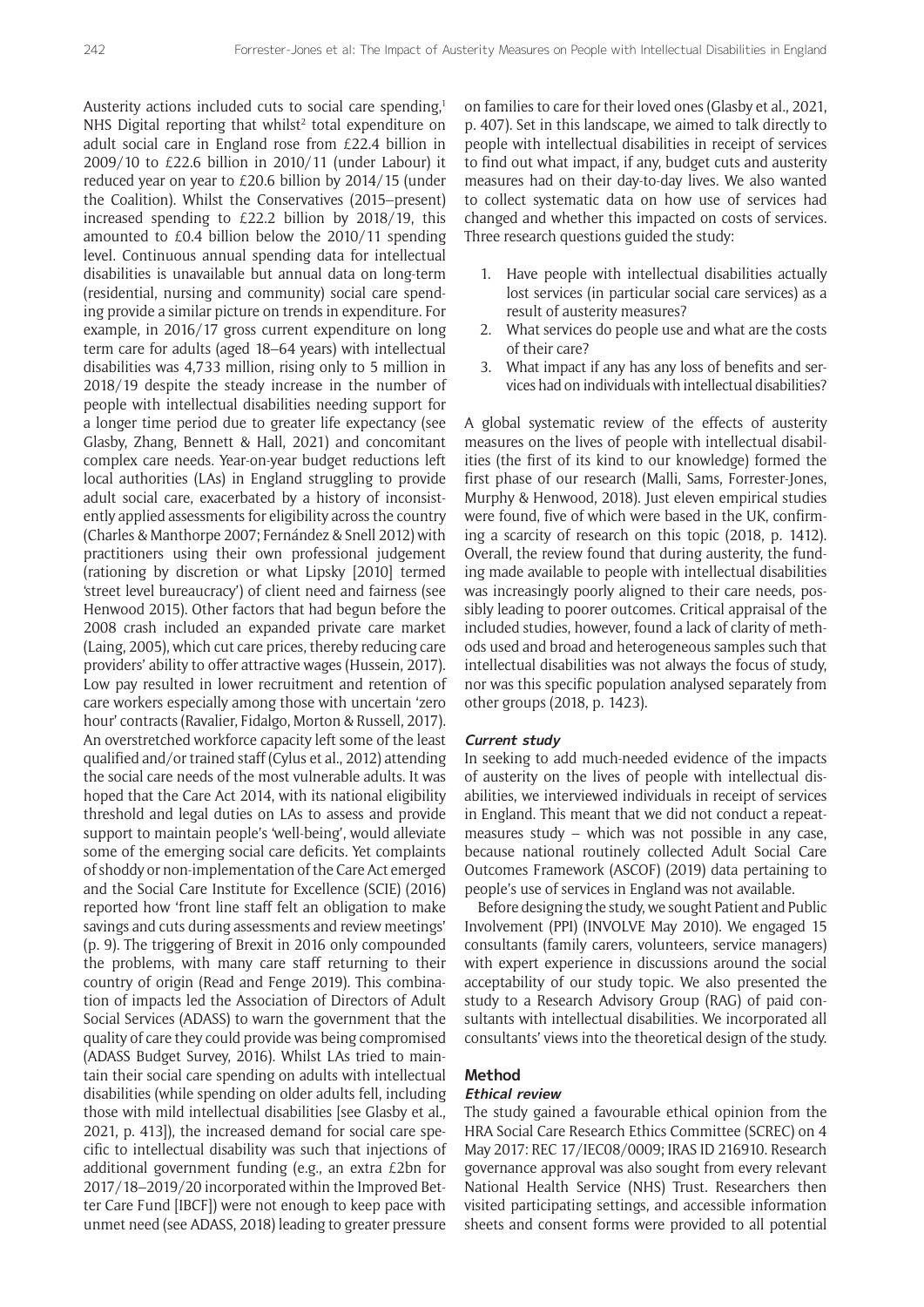participants. For those without the capacity to consent an appointee was sought, as required by the Mental Capacity Act 2005.

#### **Recruitment and sample**

We recruited the sample through NHS Trusts and Social Services departments across England as well as local carer and service user organisations and independent service providers. The rest were recruited through snowballing (Griffiths, 2020); individuals with intellectual disabilities who had been interviewed told their colleagues about the research, some of whom then asked if they could be interviewed too. We recruited participants via 20 organisations including 11 charities, 5 NHS providers, 3 private care providers and 1 social service. Whilst we were unable to include equal numbers of participants across specific regions of England as planned, our target sample of 120 was exceeded by 30 individuals (so 150 in total and large enough for quantitative analysis), and they came from areas in the North, South, Midlands, and Greater London.

#### **Measures**

After collecting basic demographic data (i.e., age, ethnicity, current living situation), we asked participants whether they: had lost care (we defined this as a reduction in the number of hours people received from social care services); or gained more care hours; or had their care changed (e.g., they used to attend a day centre and now received 1:1 but the same number of hours); or had continued to have the same level of care, since austerity started.

A specially adapted *Client Service Receipt Inventory* (CSRI) was then used, on which we logged participants' contacts over the last year with social care services. The CSRI also allowed us to record contacts with hospital services and primary and community health care professionals, to provide an overall picture of service receipt (Beecham and Knapp, 2001). The costs of care were estimated at an individual level and then analysed according to accommodation type and in relation to those who had lost care or had experienced a change in care compared with those who had not lost care (Beecham, 2000; Curtis, 2013). Unit costs were sought for each service from publicly available sources such as the *Unit Costs of Health and Social Care* (Curtis & Burns, 2018) and the NHS Reference Costs. All costs are cited at 2017–2018 values. For further details of costs analysis, see Beecham & Forrester-Jones, 2019.

Using the *Social Network Guide* (Forrester-Jones et al., 2006; Bhardwaj, Forrester-Jones and Murphy, 2017; White and Forrester-Jones, 2019) we then asked participants to report on their lives in general, including their daily activities and their social networks. The *Glasgow Anxiety Scale* (GAS) (Mindham & Espie, 2003) was used to rate participants' general and more specific anxieties, and individuals also rated their satisfaction with their quality of life on Schalock and colleagues' *Personal Outcomes Scale* (Claes et al., 2012) and their self-esteem, using Dagan & Sandhu's (1999) adaptation of Rosenberg's *Self-esteem Inventory*.

All of the above quantitative measures had already been designed/adapted for people with intellectual disabilities, and previously tested for reliability and validity, and the researchers had experience of interviewing people with communication difficulties. In the main, most of the participants were able to answer the questions without additional support, but those with more moderate to severe intellectual disabilities had help from staff or family members.

#### Asking questions about the past

Understandably, for the participants who had experienced loss or changed care, most could not pinpoint dates when these changes occurred. But this was not our aim because cuts to services did not happen overnight in 2010 – rather they occurred over a period of time. Rather, we wanted to understand how loss of care services impacted on individuals' day-to-day lives. The majority of the sample were clear that their care and support had changed at some point over the period and could recount what the change meant to them. In order to capture individual's experiences and feelings about changes to their care, our package of measures included time and familiar safe spaces with appropriate noise levels and light to create a 'communication environment' (Bradshaw, 1998), which encouraged a conversational and prompting style of interviewing (Cambridge & Forrester-Jones, 2003) whereby participants were given the opportunity to share qualitative comments in response to open-ended questions such as:

- Please think about the kinds of help you used to get from [a service that had been cut].
- $\cdot$  What kinds of help did you get?
- $\cdot$  What did you like about that care?
- $\cdot$  What didn't you like about that care?
- $\cdot$  What is your life like now without that care?

Since some people with intellectual disabilities may find timeframe comparisons i.e., 'life before and after service changes' difficult to process or convey due to particular communication difficulties, alternative and augmentative communication styles (including graphic symbols, signs, and photographs) were used where appropriate, and the interviews were largely successful. Responses to questions were written down word-for-word to avoid interrupting the flow of individuals' stories or inhibiting spontaneity (Halcomb & Davidson, 2006). With consent, more extensive comments were recorded and transcribed. Interviews lasted between one and two hours, with breaks as and when participants requested or indicated they wanted them.

#### **Analysis**

Quantitative data analysis via SPSSv25 was used for the costs, quality of life, social network, self-esteem, and anxiety data. Qualitative comments were collated using NVivo12 to organise and manage the data which was then subjected to thematic analysis (Braun & Clarke, 2006).

#### **Results**

#### **Sample characteristics**

Our3 sample included people living in the South (58%,  $n = 87$ ), the North (19%,  $n = 31$ ), Midlands (10%, n  $=$  13), and Greater London (13%,  $n = 19$ ). Almost all  $(92.6\%$ ,  $n = 139)$  said they lived in a city or town; only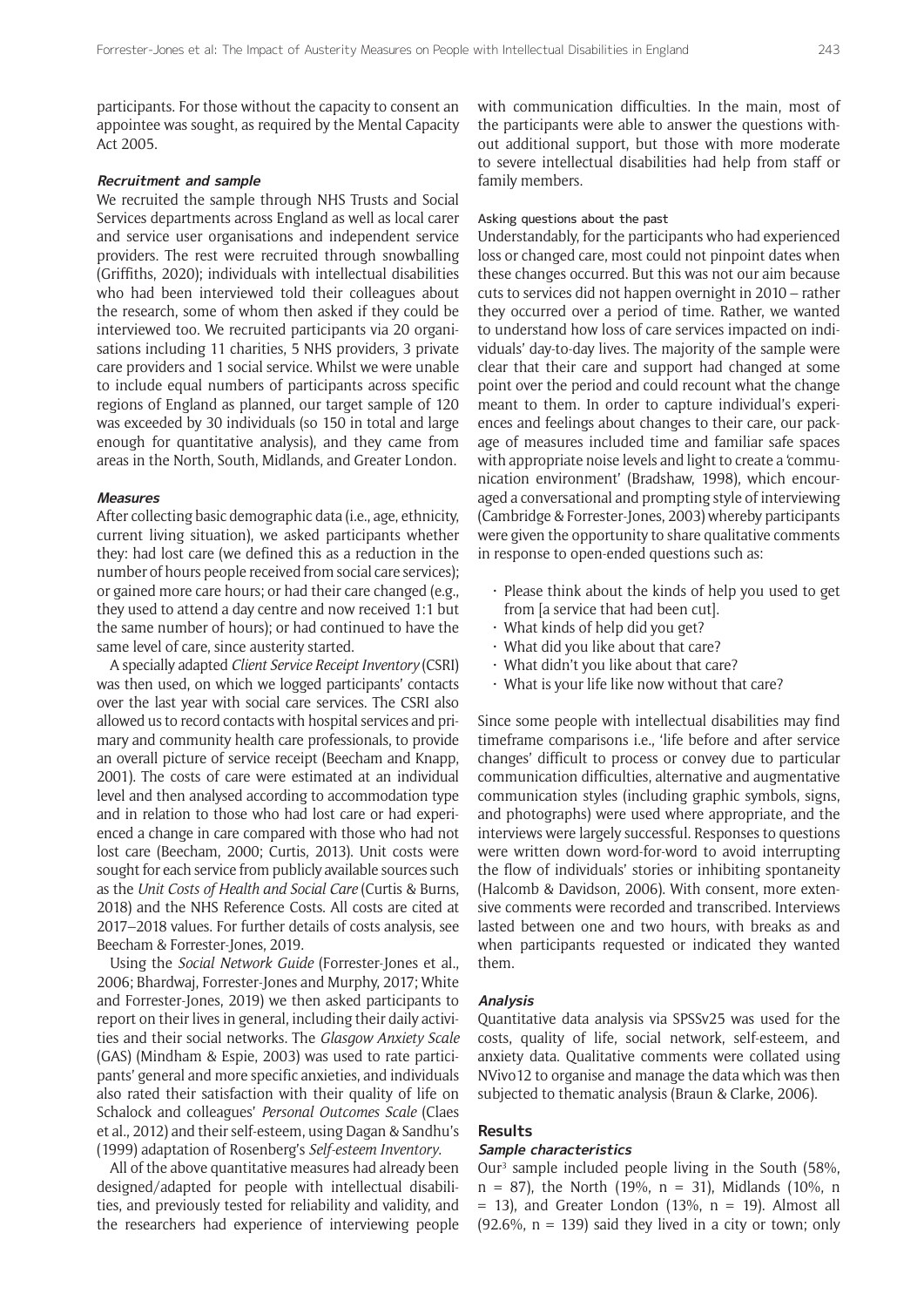10 (6.7%) lived in a rural area (one participant could not recall/describe the area in which they lived). Over half of the participants (59%) were male and 88% were single. Their average age was 42, with a range from 18 to 79. The majority had a diagnosis of mild or moderate intellectual disabilities (86.7%,  $n = 130$ ), and 13.3% were described as having severe intellectual disabilities ( $n = 20$ ). The majority were White British (94%,  $n = 141$ ); 8 were Black, Asian, and Minority ethnic (BAME) (we had missing data on ethnic origin for one individual). Half of the participants said they lived on their own or with a family member (50%, n  $=$  75), 29% (n  $=$  44) lived in supported living accommodation, 13% ( $n = 20$ ) in a group home with 24-hour staff, and 6% lived in a shared lives placement ( $n = 9$ ). No government department collects comprehensive records of the numbers/details of people with intellectual disabilities in England, but, apart from numbers per area, our sample's characteristics generally align with reported national estimates (see Public Health England, 2016, 2020).

The largest proportion of participants reported that they had lost care from 2008–2018  $(42\% , n = 63)$ , 36%  $(n = 54)$  reported that their care had stayed the same, 14% said their care had changed (but not reduced), and the smallest proportion reported that their care had improved  $(7.3\% \text{ m} = 11)$ . These differences were found to be significant ( $p < 0.05$  m 50.92 with 3 degrees of freedom) using a one-sample Chi-square test. One participant could not recall whether their care or support had changed.

**Table 1** indicates little difference in the proportion of participants who had lost care between regions in England. No significant relationship was observed between whether participants had lost care and if they lived in an urban or rural environment or in relation to age or gender (p < 0.010).

#### **Use of services**

People's use of services was captured using the CSRI, which was at least partially completed by 149 participants, although most data were missing for six of these participants  $(n = 143)$ . Data were collected for the year prior to the interview (see **Table 2** for a breakdown of services used). The first column of **Table 2** shows the wide range of supports used (people could report more than one service used).

#### Hospital-based services

In relation to hospital-based services, nearly one in five participants were admitted to hospital over the previous year, mainly for general health matters such as a broken leg of falling over. For a more detailed explanation and discussion on this aspect of the study, please see Beecham and Forrester-Jones (2019).

#### **Use of community-based health services including primary care and specialists**

As expected, general practice (GP) services together with dentists and opticians were the most commonly used in the previous year (over three-quarters had seen a GP; 50% had seen a GP nurse; 76% had seen a dentist; and 62% had contact with an optician). Around one in five had seen a physiotherapist in the previous year, but support from other allied health care professionals was less common (e.g., only 5% had used a speech and language therapist). Similarly, a small proportion of the sample had received support from specialist intellectual disabilities community services/teams (see **Table 2**, second row). This is interesting given the high prevalence of some form of communication difficulty experienced by people with intellectual disabilities (see Smith et al., 2020).

Twenty-eight people used mental health services (psychiatrist, psychologist, counsellor) and medication for mental health was most commonly prescribed  $(n = 31)$ (see **Table 3**). Ninety-six people had been prescribed medication in more than one of the categories shown in **Table 3**, 16 of whom were prescribed medication from four or more categories; suggesting that some people had multiple health problems.

#### **Social care and criminal justice services (CJS)**

Just over one in four participants had used advocacy services or self-help/support groups. A small proportion (13%) had received supported employment service in the previous year. It is of course, mainly social care organisations, including LAs, that provide key, home, and support workers as reported below.

#### **Accommodation and social care staff**

The highest proportion of participants (50% of the sample) were living on their own or with family members at the time of the interview. Fewer (30%), were in supported living, 13% were living in residential care homes, and 6% had a shared lives placement (**Table 4**). **Table 5** focuses on those people who had complete CSRI data, including contacts with professional social care workers – key and support workers. Contact rates over the last year are shown by the type of accommodation in which

**Table 1:** Care changes in each English Region.

|                      | <b>Greater London</b> |    |    | North South Midlands Total |     |
|----------------------|-----------------------|----|----|----------------------------|-----|
| Lost care            | 9                     | 13 | 35 | 6                          | 63  |
| Changed care         | 2                     | 8  | 10 |                            | 21  |
| Improved care        | $\Omega$              |    | 8  |                            | 11  |
| Care stayed the same | 8                     | 8  | 33 | 5                          | 54  |
| Unknown              | $\Omega$              | 0  |    | 0                          |     |
| Total                | 19                    | 31 | 87 | 13                         | 150 |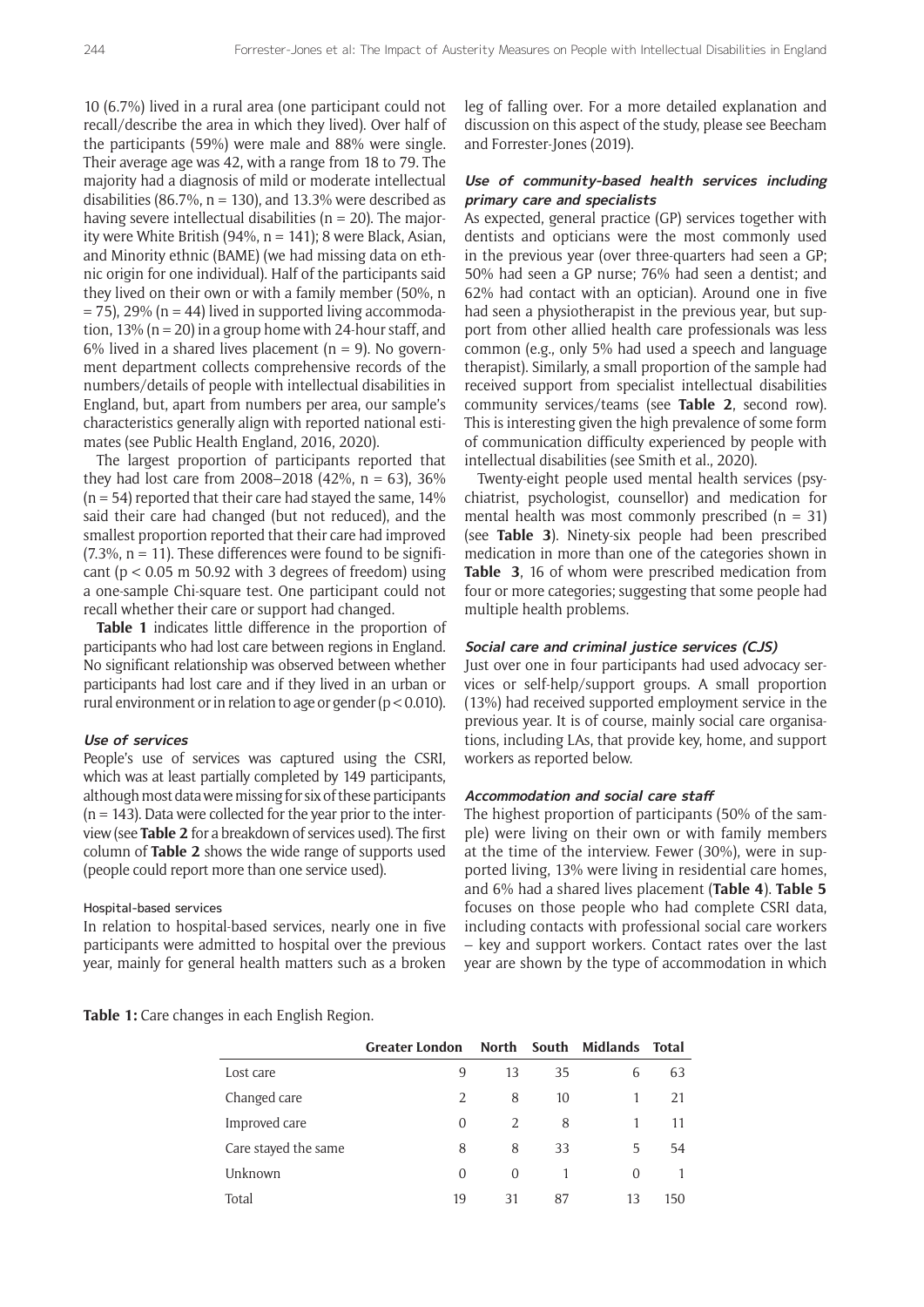#### **Table 2:** Service-use in the last year, n = 143.

| <b>Service</b>                        | % using     | No. contacts     |           |  |
|---------------------------------------|-------------|------------------|-----------|--|
|                                       | (n)         | Mean (sd)        | Range     |  |
| Hospital                              |             |                  |           |  |
| Inpatient admission                   | 19% (27)    | 1.7 days $(1.6)$ | $0 - 84$  |  |
| Outpatient clinic                     | 31% (45)    | 3.5(26.0)        | $0 - 300$ |  |
| A&E/MIU <sup>1</sup> unit             | 16% (23)    | 2.7(25.6)        | $0 - 300$ |  |
| <b>Community specialist services</b>  |             |                  |           |  |
| Specialist doctor                     | 22% (32)    | 0.5(1.5)         | $0 - 10$  |  |
| Psychiatrist                          | $10\%$ (14) | 0.3(1.3)         | $0 - 52$  |  |
| Psychologist                          | 8% (12)     | 0.6(4.5)         | $0 - 52$  |  |
| Counsellor                            | 8% (12)     | 0.7(4.5)         | $0 - 52$  |  |
| Intellectual disabilities Team member | $8\%$ (11)  | 1.2(6.9)         | $0 - 15$  |  |
| Primary care                          |             |                  |           |  |
| General practitioner                  | 76% (110)   | 3.1(5.4)         | $0 - 52$  |  |
| General practice nurse                | 50% (72)    | 1.9(5.3)         | $0 - 52$  |  |
| Prescription                          | 76% (110)   |                  |           |  |
| <b>Community health services</b>      |             |                  |           |  |
| Community nurse                       | $5\%$ (7)   | 0.19(1.4)        | $0 - 52$  |  |
| Dentist                               | 76% (109)   | 1.3(1.4)         | $0 - 12$  |  |
| Podiatry                              | 25% (36)    | 1.9(5.9)         | $0 - 52$  |  |
| Optician                              | 62% (89)    | 0.5(0.8)         | $0 - 52$  |  |
| Physiotherapist                       | 19% (27)    | 2.9(0.9)         | $0 - 104$ |  |
| Occupational therapist                | 8% (12)     | 0.9(6.1)         | $0 - 52$  |  |
| Speech and language therapist         | $5\%$ (9)   | 1.0(6.6)         | $0 - 52$  |  |
| Alternative therapist                 | $6\%$ $(9)$ | 1.3(1.4)         | $0 - 64$  |  |
| Social care services                  |             |                  |           |  |
| Social worker                         | 32% (46)    | 1.5(6.5)         | $0 - 52$  |  |
| Supported employment                  | 13% (18)    | 5.4(26.4)        | $0 - 260$ |  |
| Advocacy                              | 24% (34)    | 5.8(14.7)        | $0 - 52$  |  |
| Self-help/support group               | 27% (39)    | 15.0 (43.4)      | $0 - 260$ |  |
| Other <sup>2</sup>                    | $1\% (2)^1$ | 0.44(4.6)        | $0 - 52$  |  |
| <b>Criminal justice services</b>      |             |                  |           |  |
| Police                                | 15% (21)    | 0.2(0.4)         | $0 - 1$   |  |
| Solicitor/lawyer                      | 7% (10)     | 0.1(0.6)         | $0 - 4$   |  |
| Probation officer                     | $1\% (2)$   | 0.4(4.5)         | $0 - 52$  |  |
| Other <sup>2</sup>                    | $<1\%$ (>1) |                  |           |  |

*Notes*: 1. Accident and Emergency Department/Minor injuries Unit. 2. Carer support groups.

**Table 3:** Number of people with prescriptions for medications.

|                    | Broad area of health N Broad area of health    | N   | Broad area of health N |    |
|--------------------|------------------------------------------------|-----|------------------------|----|
| Pain               | 25 Heart                                       |     | 5 Infection/antibiotic | 10 |
| Digestion          | 13 Blood pressure/cholesterol 25 Mental health |     |                        | 31 |
| Chest or breathing | 15 Diabetes                                    | 18. | Other                  | 59 |
| Allergies          | 19 Arthritis/joints                            |     |                        |    |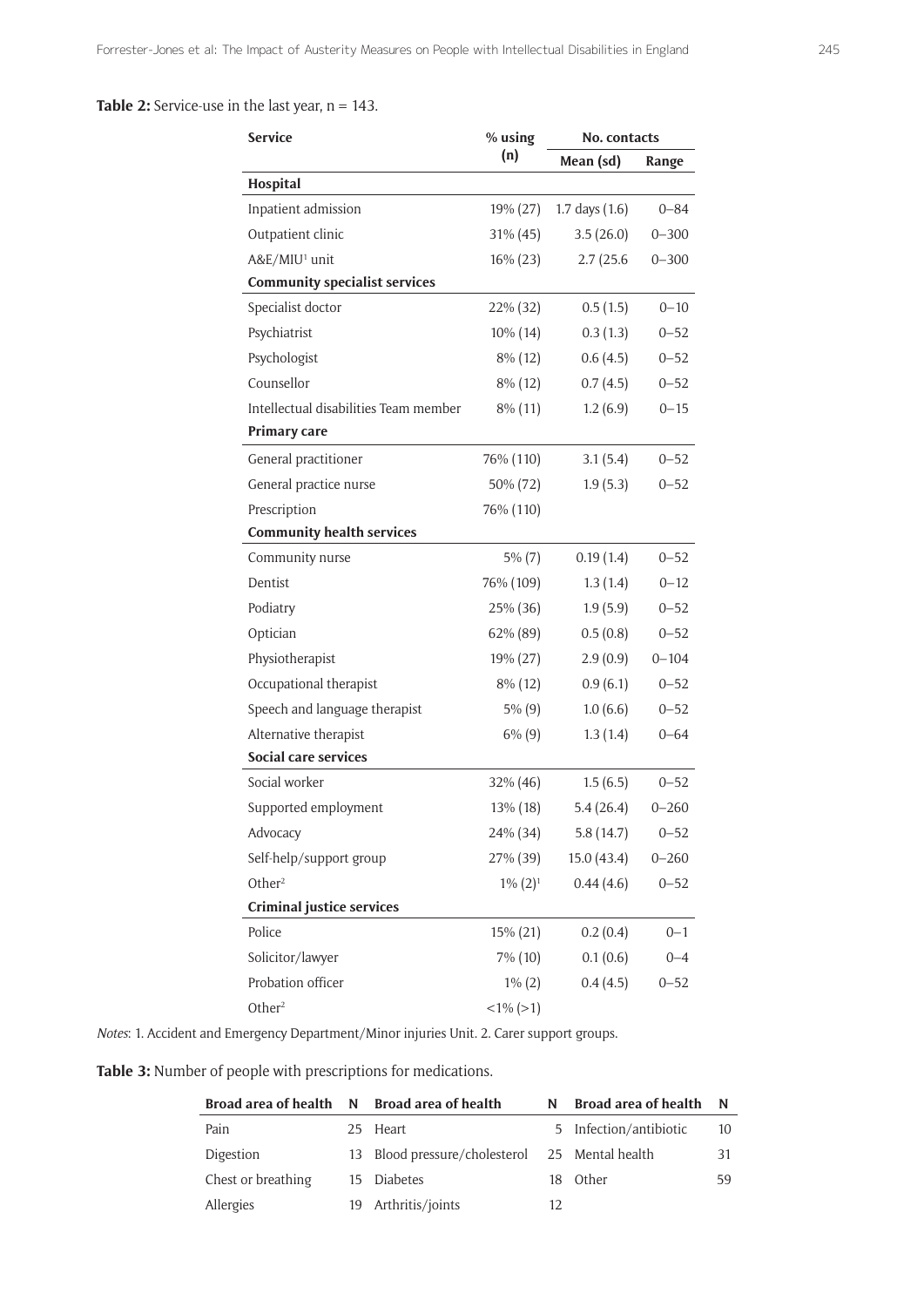#### **Table 4:** Accommodation type, n = 149.

| <b>Accommodation type</b> | No. (%)<br>participants | <b>Accommodation type</b> | No. $(\%)$<br>participants |
|---------------------------|-------------------------|---------------------------|----------------------------|
| On own/with family        | 75 (50%)                | Home with 24-hour staff   | 20(13%)                    |
| High secure unit          | 0                       | Home with day-staff only  |                            |
| Low or medium secure unit |                         | Supported living          | 44 (30%)                   |
| Probation hostel          | $1 (< 1\%)$             | Shared Lives placement    | 9(6%)                      |

#### **Table 5:** Accommodation and care staff contacts per annum, n = 143.

| <b>Accommodation type</b>             | Mean No. key<br>worker contacts<br>(range) | Mean No. home<br>care worker<br>contacts (range) | Mean No.<br>support worker<br>contacts (range) |
|---------------------------------------|--------------------------------------------|--------------------------------------------------|------------------------------------------------|
| On own $(n = 19)$                     | $25(0-365)$                                | $69(0 - 703)$                                    | $66(0-365)$                                    |
| With family $(n = 52)$                | $35(0-365)$                                | $8(0-365)$                                       | $28(0-365)$                                    |
| Multi-units; low staffing $(n = 6)^1$ | $52(0-260)$                                | $43(0-164)$                                      | $104(0-365)$                                   |
| 24-hour staffed home $(n = 19)$       | $4(0-52)$                                  | $3(0-50)$                                        | $3(0-52)$                                      |
| Supported Living ( $n = 39$ )         | $79(0 - 365)$                              | $<1(0-7)$                                        | $170(0-365)$                                   |
| Shared Lives $(n = 8)$                | $7(0-52)$                                  | $\overline{0}$                                   | $7(0-52)$                                      |
| Mean (range) all accommodation types  | $40(0-365)$                                | $14(0 - 730)$                                    | $70(0-365)$                                    |

*Note*: 1. Sheltered Housing ( $n = 5$ ) and Probation Hostel ( $n = 1$ ) are grouped and costs estimated as the same for both. These establishments incorporate separate accommodation for residents with usually only one member of staff on duty.

people lived. The highest mean number of contacts are recorded for people in supported living arrangements. Care staff contacts appear lowest for people in 24-hour staffed care homes but the figures in **Table 5** do not separately record on-site staff as the accommodationrelated costs already include the costs of staff attached to those facilities. Six people living on their own and 23 living with their families reported no contacts with care workers.

#### **The costs of care services**

One of our research aims was to investigate any differences in costs of these services under austerity cuts. We therefore needed to establish the overall costs of services, and then look at any differences in costs between those who had lost care, and those who had not lost care. Using the broad categories of services shown in **Tables 4** and **5**, we present the costs of support received for accommodation and care staff costs and also costs of hospital- or community-based services in **Table 6**.

Accommodation and direct care staff support comprised the largest proportion (86%) or over four-fifths of the total costs of care (see **Table 6**). Living in 24-hour staffed accommodation was the most costly at around £73,000 per annum, about twice the costs for people who lived in supported living arrangements. Those living with their families were the least costly to the public purse. There are two cost-related caveats. First, our care staff costs for participants who do not live in 24-hour staffed accommodation may be underestimated as we made conservative assumptions about the *duration* of contacts. Second, we

have not included any costs that accrue for the support provided by informal carers (family, friends, neighbours). Further, these cost figures do not take into account any associations between needs and costs. We would expect people with higher needs to be living in more costly settings where higher support is provided.

Community-based services (i.e., services based away from the place of residence) account for 14% of the total cost of support. Within this category, hospital based-care accounts for over half the costs. Notably, the highest cost for hospital services (£128,100) reflects support for one person – the member of staff helping this individual complete the questionnaire stating that they had to go to Accident and Emergency 'most nights' and outpatient visits about once a week for self-harming behaviour. This accounts for a third of all hospital costs. At just over £800 per day, the three long inpatient admissions (84, 42, and 35 days) for general health conditions are also strong drivers of the high hospital-related costs. Although they are the most commonly used, primary care services (general practitioner and GP nurse) account for only a small proportion of total service costs.

#### **Social care costs**

At less than a quarter, social care costs accounted for the second highest proportion of the total service costs. However, when considering the funding position for social care services, they are also likely to be the largest funders of key workers, home care workers and support workers, which are included in the upper half of **Table 6**, as well as many of the (fees for) 24-hour staffed care homes.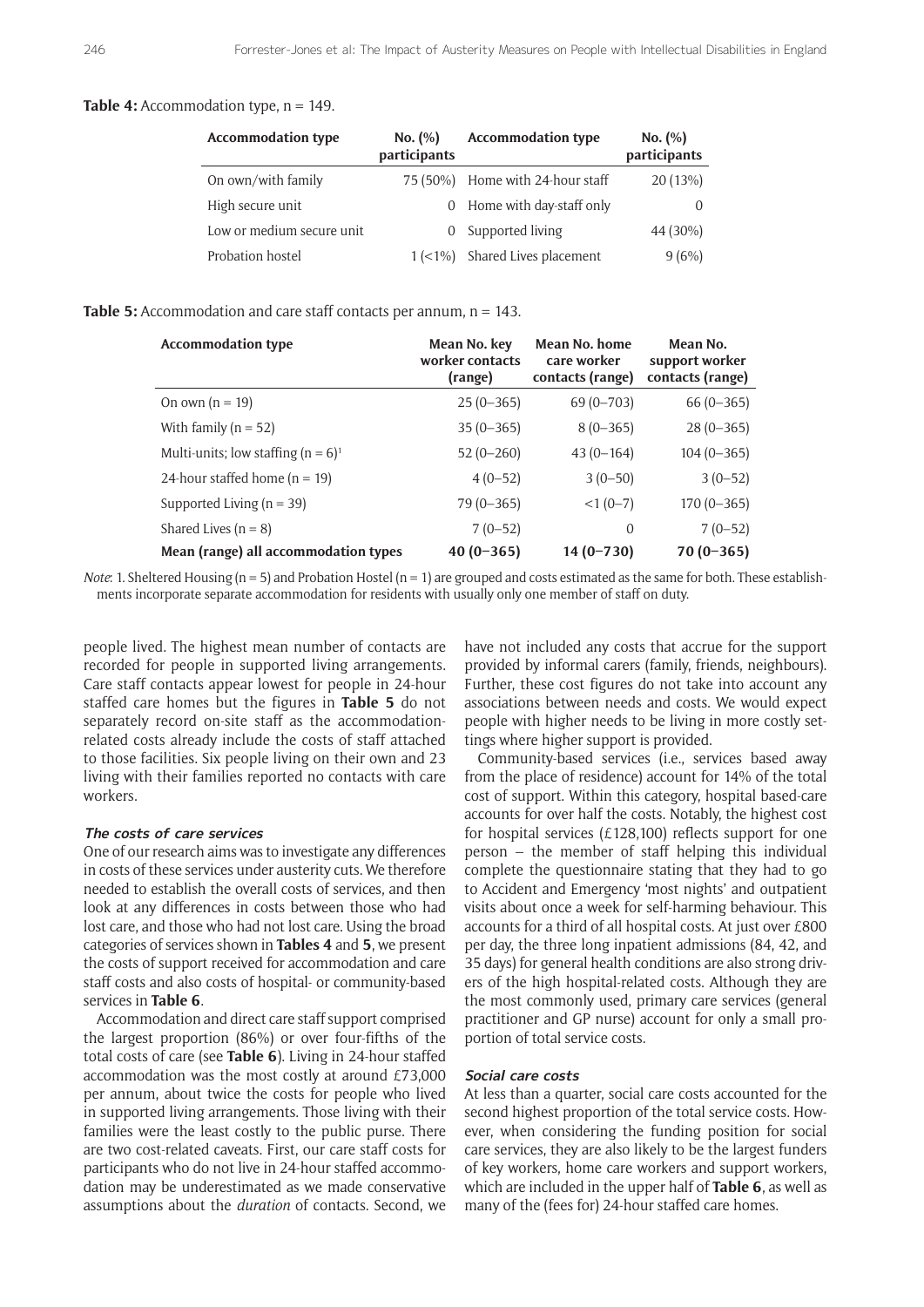**Table 6:** Costs of supports per annum, n = 143.

| <b>Supports</b>                                        | Mean $E(SD)$     | Range £                          | % total costs |
|--------------------------------------------------------|------------------|----------------------------------|---------------|
| <b>Accommodation &amp; care staff</b>                  |                  |                                  |               |
| On own $(n = 19)$                                      | £10,995 (3,037)  | £8,276-£17,330                   |               |
| With family $(n = 52)$                                 | £8,269 (2,481)   | £4,627-£16,169                   |               |
| Multiple units; low staffing $(n = 6)^1$               | £9,794 $(-)$     |                                  |               |
| 24-hour staffed home ( $n = 19$ )                      | £72,903 (563)    | £72,714-£75106                   |               |
| Supported Living ( $n = 39$ )                          | £34,027 (4,609)  | £27,149-£44,476                  |               |
| Shared Lives $(n = 8)$                                 | £26,173 (497)    | £25,896-£27,092                  |               |
| Total cost of accommodation & care staff ( $n = 143$ ) | £25,649 (21,799) | £4,627-£75,106                   | 86%           |
| <b>Community-based services</b>                        |                  |                                  |               |
| Hospital                                               | £2,596 (12,838)  | £0-128,100                       |               |
| Community specialist services                          | £143 (464)       | £0-£2,826                        |               |
| Primary care <sup>2</sup>                              | £113 (182)       | £0-£1,612                        |               |
| Community health services                              | £299 (709)       | £0 $-£4,131$                     |               |
| Social care services                                   | £939 (2109)      | £0-£19205                        |               |
| Criminal justice services                              | £21 (112)        | £0-£1,199                        |               |
| Other services                                         | £6(53)           | £0-£450                          |               |
| Total cost of community-based services                 | £4,118 (13,191)  | £0-£129,876                      | 14%           |
| Total cost of accommodation & care staff, and services |                  | £29,767 (28,417) £5,197-£202,636 | 100%          |

*Notes*: 1. Sheltered Housing (n = 5) and Probation Hostel (n = 1) are grouped and costs estimated as the same for both. These establishments have separate accommodation for 20–90 residents with very low staffing levels (usually only one person).

2. Includes only the costs for general practitioner and general practice nurse contacts. Data were insufficient to estimate costs for prescribed medications.

Mean total costs for the sample were almost £30,000 with a range from around £5,000 to over £200,000 per year. **Figure 1** shows the distribution of costs with the three most expensive care packages removed from the sample (each of the three were living in 24-hour staffed residential care, and each made high use of hospital services). Most people reported using relatively few services – 70 people had costs of less than £20,000 – with costs for fewer than 20 people accounting for the right-hand skew of the normal curve on the histogram below.

#### **Cost variations in relation to loss of care**

Given<sup>4</sup> the data distribution and sample size,<sup>5</sup> analysis of cost variations was challenging, and we advise cautious interpretation. Nevertheless, a sizeable proportion (44%) of those responding to the CSRI questions ( $n = 143$ ) said they had lost care hours over the period of austerity in health and social care services. Mean costs as shown in **Figure 2** (which links reported changes in care to total services) were lowest for those whose care had remained the same, half of whom lived with their families where care costs were among the lowest anyway. People living with their families are most likely to use the highest level of informal care hours (care provided by families and friends), and we do not know how much of this type of support had been provided or the extent to which these support hours had increased when formal support hours were lost.

People living on their own (63%) and people in 24-hour staffed residential care (58%) were particularly likely to report losses in care hours, as well as 45% of those in supported living arrangements. Comparing the total support costs between those individuals who had lost care and those who had changed/improved/same care produced similar means (**Table 7**), each with large standard deviations. No significant differences in support costs between those who had lost care and those who had not were found, using either an independent samples simple t-test (means;  $p = 0.275$ ), or a non-parametric comparison of medians ( $p = 0.681$ ). This implies a leavening down of higher costs of care – for example, a high proportion of people living in 24-hour staffed residential care had lost care. That loss of care still appeared to result in a tendency to higher mean costs in **Table 7** (a difference of around £5K), may indicate that changed care might have equated with cheaper care, such as a range of specialist day centre activities being replaced with one cheaper activity in the community, even though the care hours had not changed.

These analyses have been undertaken without adjusting for people's characteristics and needs. Using ANOVA, we explored the associations between total costs and seven continuous variables; age; self-esteem and Glasgow Anxiety total scores; the well-being, independence and quality-of-life scores from the Personal Outcomes Scale; and the number of medications each person was prescribed.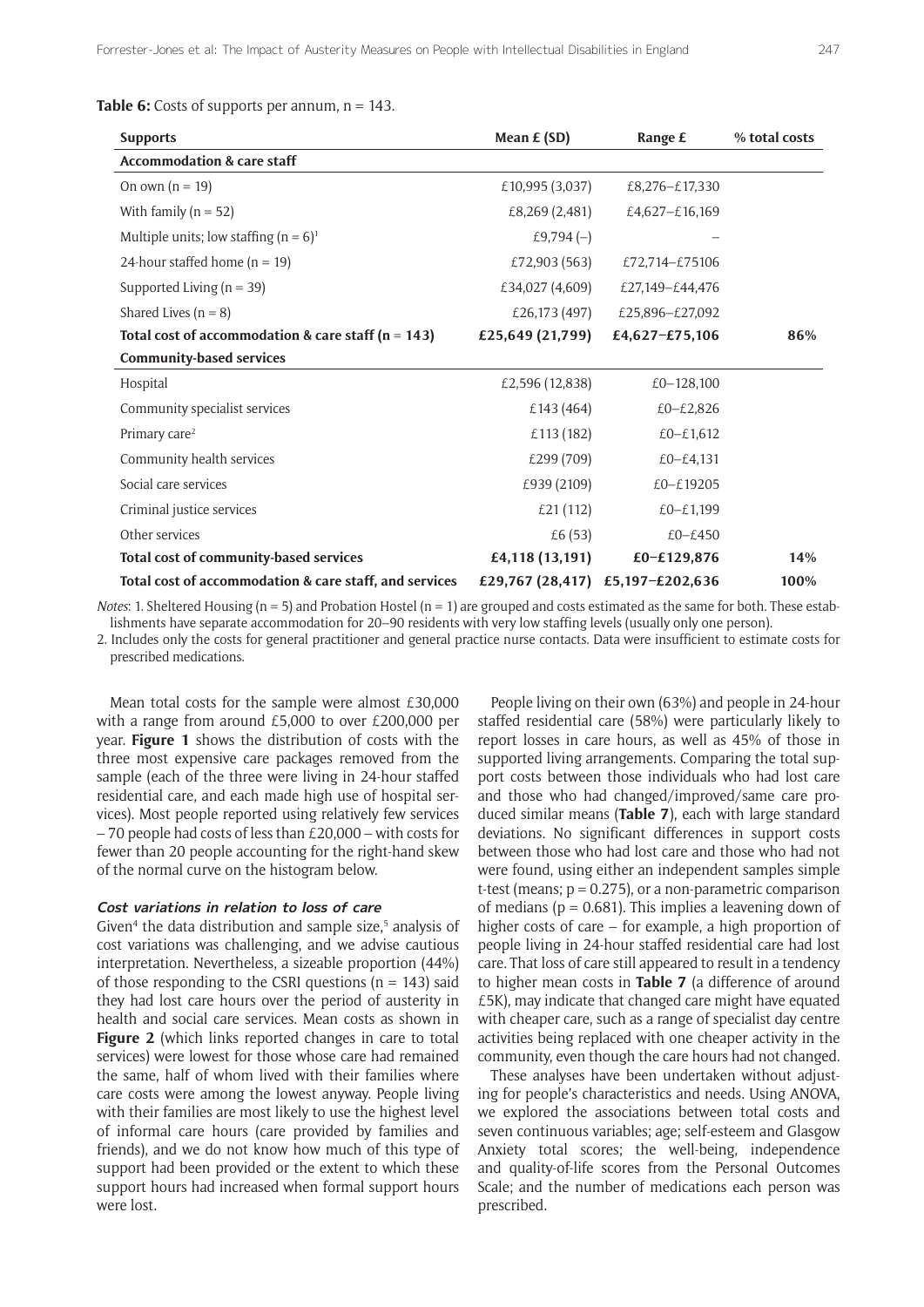

Figure 1: Total costs of accommodation, care staff and community-based services, n = 140.





**Table 7:** Total cost variations between those who had lost care hours and those who had not  $(n = 143)$ .

|                                                                                                                                                                                  | N | Mean                            | Std.<br><b>Deviation</b> | Std. Error<br>Mean |
|----------------------------------------------------------------------------------------------------------------------------------------------------------------------------------|---|---------------------------------|--------------------------|--------------------|
| Cost of accommodation & staff $\theta$ (lost care hours)<br>and community-based services $\frac{1}{1}$ (care changed, improved or the same) 80 $\pm$ 27,450.63 28,177.53 3150.34 |   | 63 £32.709.32 28.672.37 3612.38 |                          |                    |
|                                                                                                                                                                                  |   |                                 |                          |                    |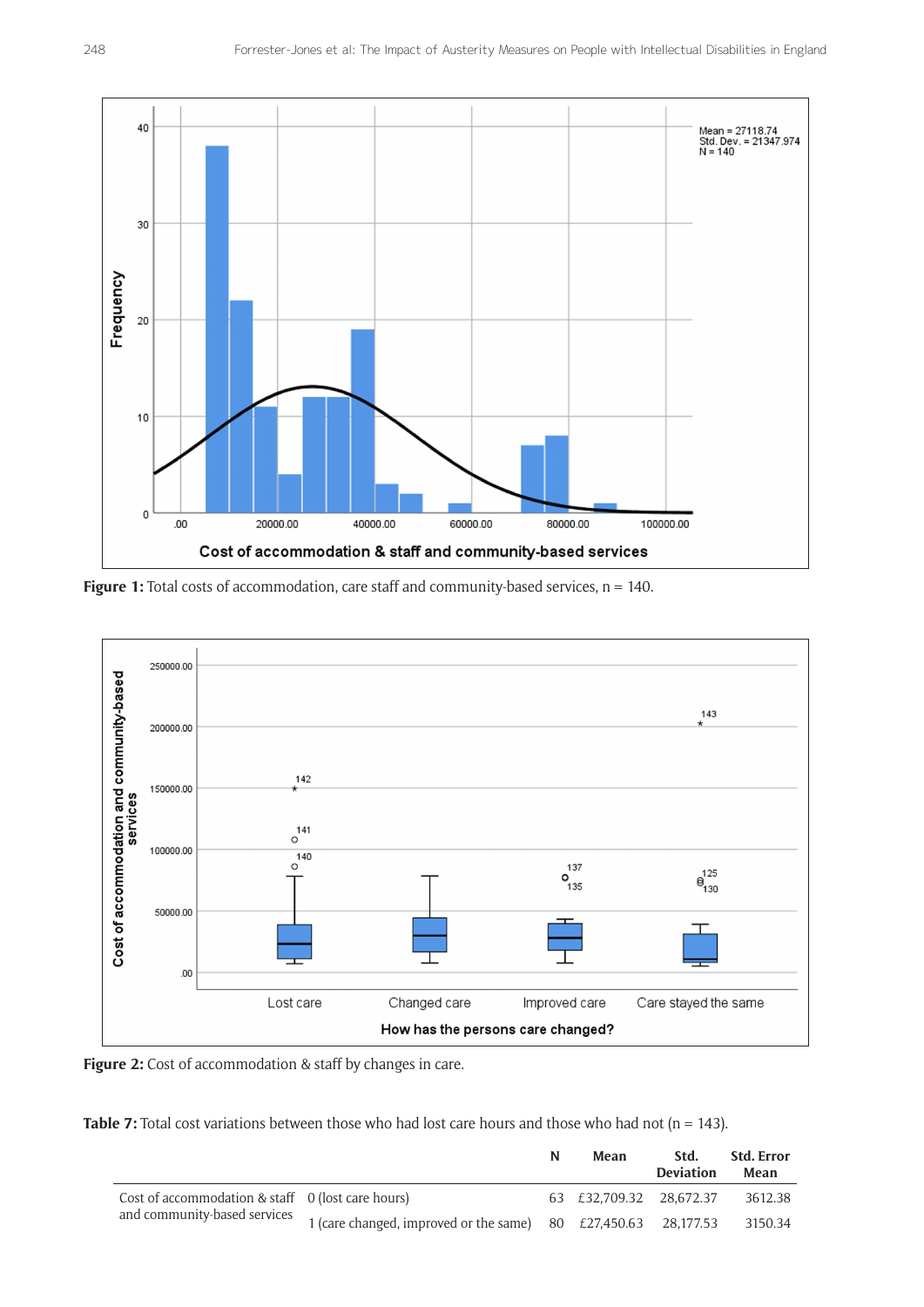None of the continuous variables were found to be associated with total costs ( $p > 0.010$ ).

A t-test comparing means found no differences in total costs between males and females ( $p = 0.397$ ) nor between those with or without symptoms of anxiety (cut off <13,  $p = 0.109$ ). We did, however, find a significant difference for level of intellectual disabilities ( $p = 0.001$ ) showing these varied in the expected direction, that is, mean total costs were higher for people with severe intellectual disabilities (n = 19, mean cost = £49,210) than for those with mild intellectual disabilities ( $n = 124$ , mean  $cost = £26,788$ ). The non-parametric comparison also suggests median costs are not similar ( $p = 0.045$ ). Looking at the accommodation people lived in, 31% of the people with severe intellectual disabilities lived in the more expensive 24-hour staffed residential homes (and tend to have the highest cost care packages) compared to just 10% of those with mild intellectual disabilities.

#### **Impact of Losing care/support on people's day-to-day lives**

The following results demonstrate quantitatively how participants reported aspects of their well-being and the impact of reduced care. To test the association between losing care and activities, social network size, self-esteem, anxiety, and quality-of-life index we formulated analysis sets as follows: Set 1 allowed comparison between individuals who indicated they had lost care with those who indicated they had not lost care (i.e., their care had stayed the same, improved or changed); Set 2 compared only those who indicated they had lost care with those who said their care had stayed the same; and Set 3 compared only those who reported that they had lost care with those who said the care they received had stayed the same or improved.

#### Activities (including employment and day-to-day activities) The psychological and social benefits of meaningful activities for individuals with intellectual disabilities have been well reported in the literature (see Forrester-Jones, Heason, and Di'Terlizzi, 2004). They have also long been important policy and practice outcomes (Valuing People Now, 2009). However, we found that for those who answered the question ( $n = 143$ ), over half were not engaged in any form of voluntary or paid work (53.3%,  $n = 80$ ); 10.7%,  $n = 16$ were in paid work. Under a third were engaged in voluntary work  $(27.3\% \nvert n = 41)$ , three were engaged in yocational training/apprentice, and three said they were unable to work due to their long-term illness. Six participants indicated that they attended college (2.6%). The number of out-of-home activities participants engaged in a week varied widely (range  $0-73$  activities; mean = 12) (n = 144). Those who had lost care reported engaging in significantly fewer activities than those who had not lost care<sup>6</sup> and in significantly less social<sup>7</sup> and independent<sup>8</sup> activities a week than those who had not lost care. The majority of activities took place during the day on weekdays with an average of six activities during the week (mean  $= 6.48$ , sd  $= 4.12$ ,  $r = 0-40$ ,  $n = 144$ ) compared to just two during the day at weekends (mean = 2.23, sd = 1.38,  $r = 0-8$ , n  $= 144$ ). The quietest time was weekend evenings with an average of under one activity (mean  $= 0.55$ , sd  $= 0.93$ , r

 $= 0-4$ ,  $n = 144$ ) compared to an average of two activities per week on weekday evenings (mean  $= 2.84$ , sd  $= 2.98$ , r  $= 0 - 22$ , n = 144). A quarter of participants who answered this question ( $n = 138$ ) said they thought they did not have enough things to do  $(25\% \text{ n} = 35)$ .

#### Social networks

Similar to activities, the importance of belonging to a wide and varied social network for individual's wellbeing has been reported (see Forrester-Jones et al., 2002; Forrester-Jones et al., 2006). For our sample, no significant relationship was found between the total network size and lost care. However, individual's social networks were generally small in size (mean =  $34$ ; sd =  $28$ ; n = 105) these varying widely from 4 to 157 people.

The highest proportion of all participants social network members were from a day centre or supported work setting (29%), followed by a club or church (16%), and family members they did not live with (15%). Visiting and residential staff members made up 11% of all participants social network contacts. A smaller number of participants social contacts were members of their household (7%), public services such as a pub or café (7%), other friends (7%), social acquaintances (4%), or neighbours (4%).

On average, participants reported seeing  $17$  (sd =  $16.82$ ) social contacts with an intellectual disability weekly, 2 (sd  $= 2$ ) family members and 4 (sd  $= 20.12$ ) people without an intellectual disability. A large proportion of participants who answered this question ( $n = 135$ ) said that there was no one to support them to meet new people or spend time with friends (45.9%,  $n = 62$ ).

#### Anxiety, Self-Esteem and Quality-of-Life Index

No statistically significant difference in the anxiety score between Sets was observed, but three quarters of participants (74.8%,  $n = 95$  of a total of 127 participants who answered this question) received a score which indicated a clinically significant anxiety level (above 13). Participants who had lost care had significantly lower self-esteem<sup>9</sup> and lower scores on the quality-of-life index (including the domains 'social participation' and 'wellbeing') compared with those who had not lost care.<sup>10</sup>

#### **Experiences of lost care**

The statistics reported above indicated that a large proportion of the sample had lost care hours during the period of austerity cuts. The following three themes delineated from the qualitative data demonstrate how losing care impacted on individuals' day-to-day lives. Each theme is exemplified by quotes using pseudonyms.

#### Theme 1: Loss of 'living normally'

For many participants, loss of 1:1 care support hours resulted in difficulties with everyday tasks, including for example discriminating between 'junk' mail and 'real mail':

*The Carer used to come in twice a week for one hour… to help me. But* [I] *was reassessed and they know I'm quite capable so the hours were removed…I still need support, I have letters I don't understand. I liked it*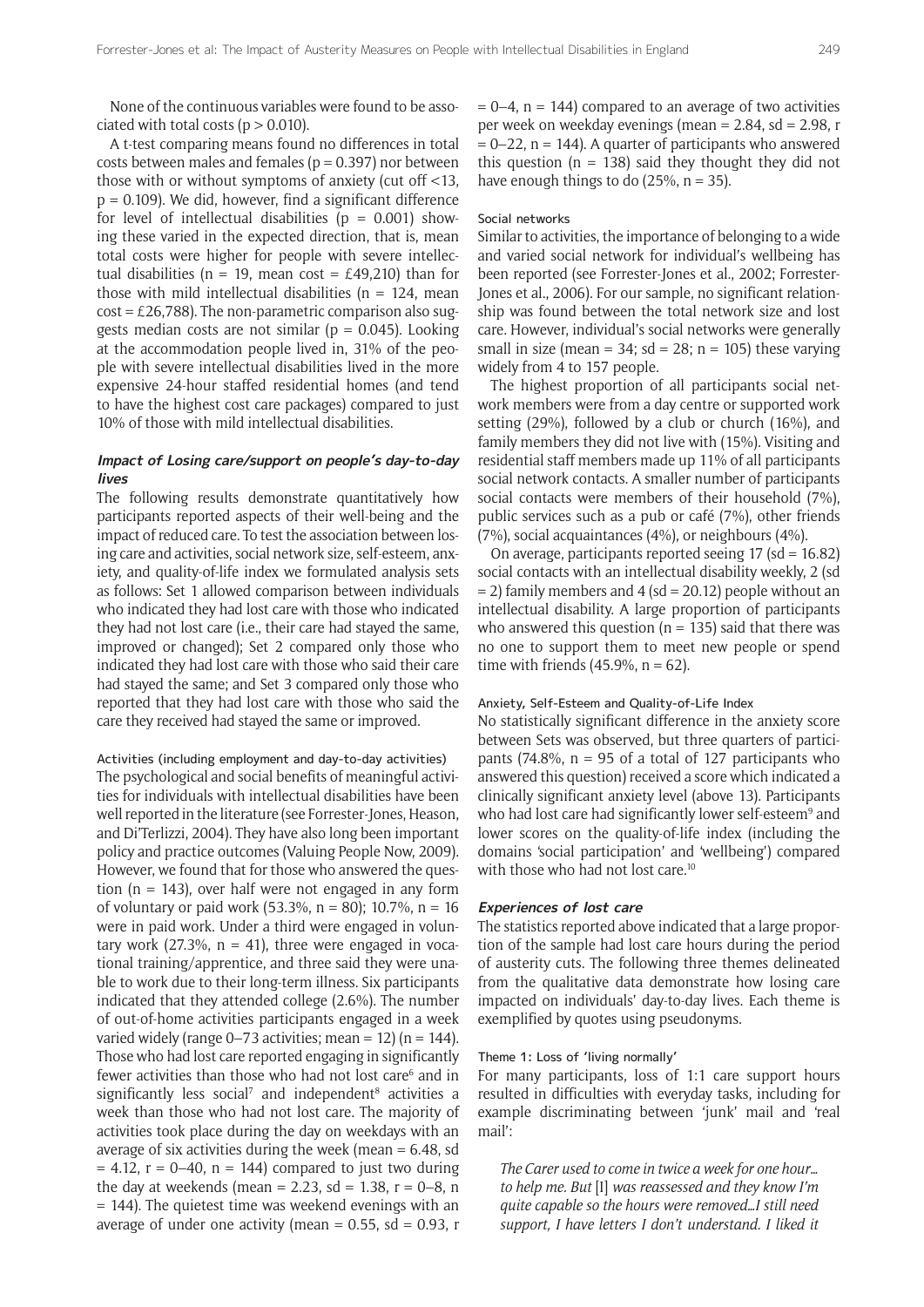*when there was someone there for me when I had difficulties or something I need help with…I don't know what to do with the letters I am getting. I get a lot of them. Need help knowing what-is-what.* (Keith)

Reduced care also meant that some participants inadvertently may have lost benefits they were eligible for:

*My disability living allowance was stopped in 2016 as I did not file in time…I was in a bad place and I couldn't work out where to go.* (Julian)

Social activities and opportunities that represent some level of independence and achievement for individuals were also squeezed due to reduced care. One-to-one bespoke support for individual activities, rooted in positive notions of person-centred care have generally out-performed congregate settings. However, for our study participants, day service erosion  $-1$  in 3 LAs have closed their day services (Unison Report 2019) – resulted in few if any alternatives:

*They are closing the centre where I see my counsellor every month. I will not have one anymore.* (Andrew)

*I come to* [day service] *3 days a week, Monday, Wednesday, and Friday all day…I used to come 5 days per week, 2 days were stopped. This happened this year.* (Mary)

This loss impacted their sense of wellbeing with individuals reporting boredom and frustration:

*Not doing anything, I get bored then agitated then annoyed then I get irritable with other people.*  (Margaret)

Margaret's quote also demonstrates how for many individuals, losing care also led to a sense of worthlessness and disempowerment – feeling that no one cared and/or that they were unable to complain about their situation. Others reported an emotional response to reduced staffing:

*… it's very poor the amount of staff, y'know, …erm… staff are leaving, it's upsetting.* (Christine)

If losing days and hours of support was felt to be injurious to participants, not being provided with a clear reason for the reduction added to their confusion and perceived powerlessness:

*But the social worker came and just took Tuesdays and Thursdays. I'm a bit sort of annoyed really. She didn't ask me, she just told me. I've been coming here for two years. My days got cut in January. Now I just do nothing on Tuesdays and Thursdays now, I just sit in my house.* (Andrew)

*I have a support worker*… *but this has been reduced to 5 hours a week now. There was no review. They just did it…I now have to go shopping on my own. They used to come with me.* (Kim)

*We used to have arts, and crafts, bingo, now we have nothing…we're just a block of flats. Cos we're disabled nobody cares. Nobody explained to me when hours were cut. We're kept in the dark.* (Kate)

Theme 2: Loss of independence as family and the third sector take up the slack

Participants commented on how their reliance on family members had increased following the loss of support or care hours:

[I want] *more activities but there's not enough money. They have cut my money and my activities I get money from my mum now which helps.* (Margaret)

*My family support me. No care hours, my parents pay for all outgoings.* (Alan)

Others explained how they were told they were not eligible for support or care hours as they have family and friends who could support them (even though under the Care Act they have a legal 'right' to support):

*No care. I have asked for support when I asked for direct payments. I was told I was a member of community groups and family and friends so I can get food from them.* (Sasha)

Apart from routine day-to-day domestic tasks and activities, family members were also relied upon to help participants applying for benefits:

*I get full PIP* [Personal Independence Payment]*. I wasn't getting it but my sister sorted it out for me. I get bedroom tax I don't have to pay. I have to fill in a form every 6 months. My sister helps me.* (Tim)

For those who had limited or no family support, seeking help from local charities and public services was their only option.

[Charity name] *is really important to me. It means someone to help and support you….The staff at* [charity] *know I am struggling for money. They will give me things- food as they know I can't afford things. I have been having to go to food banks on a weekly basis.* (Elaine)

In accordance with this, some participants, as represented by Victoria reported being referred to charities by social service representatives if they had lost care:

*They couldn't decide what to do with me as I only have a mild learning disability but I have mental health problems –* [I was] *told to go to MIND.* (Victoria)

#### Loss of future aspirations

Hopes of having 'more friends' or a romantic partner, a paid or voluntary job, attending college, or going on holiday were gradually being abandoned as cuts to services became more acute: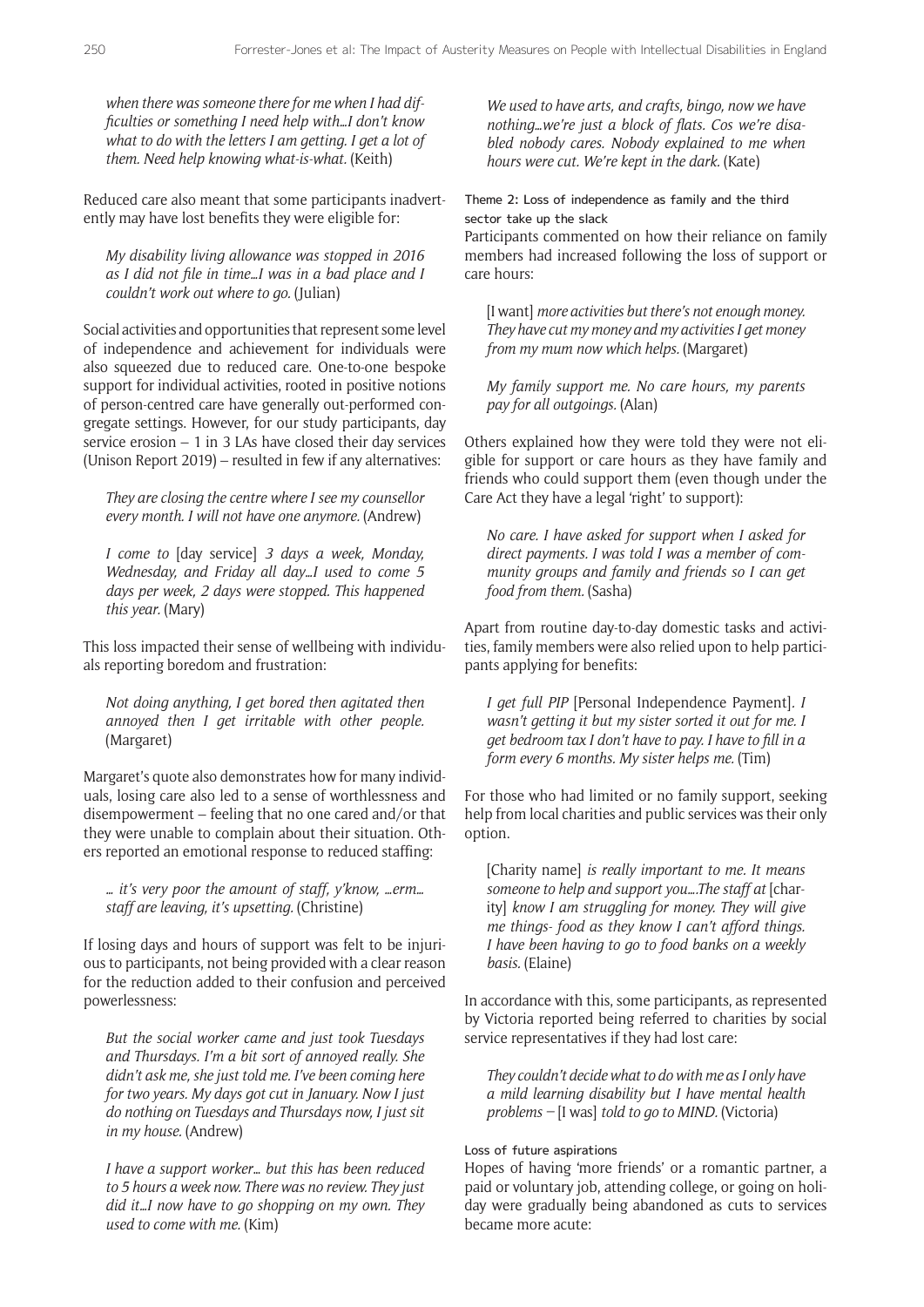*I used to work in the resource centre, this has shut down now.* (Kathy)

*I want to see outside people a bit more often and go on holiday. You can't go on holiday as a group now as it takes too many staff so* [service] *won't allow it. They cut it….I can't do anything because of lack of transport. No point saying I want to do anything because you always have to think about transport. This is what the cutbacks mean. It feels like I have had my arms and legs cut off. If you can't get out, you can't do anything, so you get depressed.* (Mark)

Matthew explained how he wanted to move from his family home into more independent accommodation, but this aspiration had been stymied due to a loss of support:

*I live with my parents. I would like to move out. I have been waiting for a placement for 15 years. Now the council office I use to go to has closed down. They didn't send me a letter or anything. They have let me down. They can't even be bothered to let me know. I don't know where to apply now. I want to be near my girlfriend. I used to have a social worker. Not anymore.* (Matthew)

Many participants who had already lost care, reported stress and anxiety about what the future held for them. This often related to re-assessments of their eligibility for benefits and support:

*I have just had a PIP assessment. I am worried they will say I need to lose care. I have just what I need at the moment. I do worry about what will happen in the future. You hear about all those people losing care. My support workers are really important to me. I can't do a lot of things safely on my own. I can't cook on my own because of my dyspraxia. I worry a lot about the future because I have just had to have a PIP assessment. They tell you in 6–8 weeks. My disability is invisible. So people don't always know that I need support. If you saw me in the street you wouldn't know.* (Roger)

Fears about future cuts to benefits and services made some individuals question the purpose of becoming more independent:

*You know they want you to be independent but I'm scared because if you get more independent it feels like you are going to get less hours.* (Suzie)

Finally, some participants gave their views about austerity (i.e., cuts to services) in general. They regarded government austerity measures as the root cause of their inadequate support – and they were able to articulate this in no uncertain terms:

*I don't feel protected by the government. I am just a number. The government doesn't value me. You are very vulnerable and there's nothing you can do.*  (Melanie)

*Why should we have to suffer for the government? We can't say anything, it's all cutbacks, everything is cutbacks. We haven't got no rights, everything's taken away from us.* (Kate)

#### **Discussion**

Our findings prompt serious concerns about how people with intellectual disabilities are faring after a decade of austerity. The largest proportion (42%) of our sample reported that they had lost care. They themselves were aware of their loss and they attributed lost opportunities for support to enable independence to service cuts. Taken as a whole, perhaps we should be encouraged that care for more than half the sample had not deteriorated. However, the fact that only 7% have experienced any improvement in their care does not instil confidence that government policies (e.g., Valuing People, 2001; Valuing People Now, 2009) aimed at improving people's quality of life, are having any lasting effect. This is especially so when we consider that over half of our participants were not engaged in any form of employment (with only 13% receiving supported employment input) and those who had lost care were engaged in significantly fewer independent and social activities compared to those who had not lost care. Three quarters (74.8%) of our sample scored highly for having clinically significant anxiety. Our more qualitative findings indicated that fears about pending cuts to services and benefits could fuel individuals' anxiety. Those who had lost care also had significantly lower self-esteem and quality of life scores including the 'social participation' and 'wellbeing' domains than those who had not lost care. The social networks of the sample were also impoverished (average network size = 34; and mainly consisted of other people with intellectual disability) compared to mainstream populations estimated to be around 125 (Hill & Dunbar, 2003).

These findings indicate that despite considerable research and practice interventions in the interim decades, the reality is that people with intellectual disabilities remain disadvantaged in terms of health, (McVilly et al., 2006), employment; (Forrester-Jones, Gore & Melling, 2010) and romantic and platonic relationships (Bates et al., 2020). Emerging research also reports how needs assessments fail to translate into outcomes for people with intellectual disabilities and their carers Forrester-Jones (2021). This all weakens our trust that the theoretically laudable Care Act 2014 – premised on promoting a person's 'well-being' and enabling individuals to realise 'normal' life goals (e.g., employment; living in a home of one's own choosing; friendships; and intimate relationships) has had any tangible impact on the lives of people with intellectual disabilities due to poor implementation (see Forrester-Jones, 2021; Glasby et al., 2021). The fact that there has been no government national intellectual disability strategy since Valuing People Now finished in 2012 adds weight to Glasby et al.'s lament that we have experienced a 'lost decade' of adult social care in the UK (Glasby et al., 2021, p. 406).

Our sample included individuals with multiple health problems including age associated illnesses. A significant number  $(n = 96)$  were taking prescribed medication and there was a high rate of hospital admissions. At the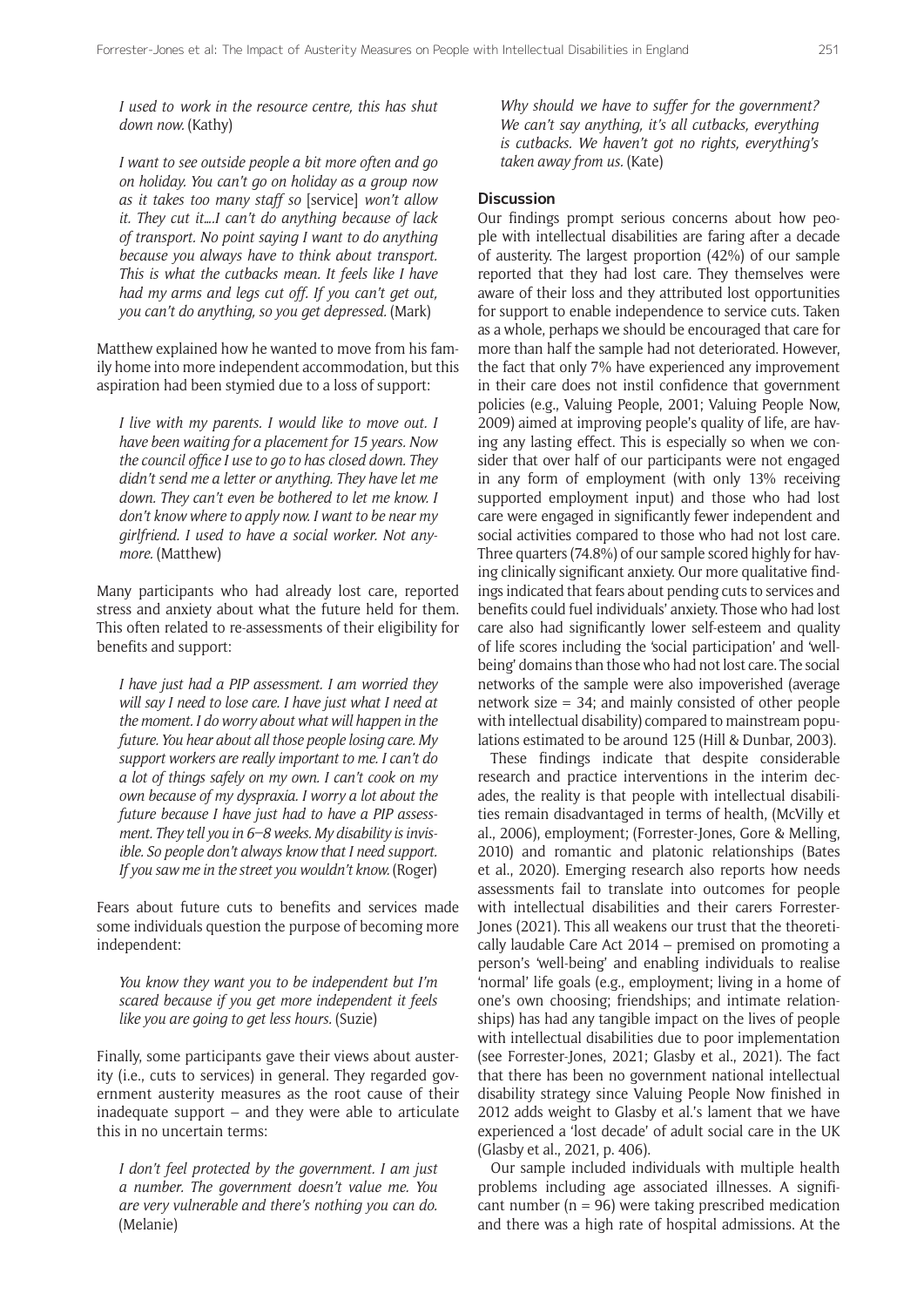same time, the highest proportion of the study participants were living on their own or with family members. National data similarly reports that around two-thirds of adults with intellectual disability in England now live with their families, mainly parents (Cairns et al., 2013; NICE, 2017). This may be regarded largely as a result of consistent government policy that has emphasised community and family-based support (Gant & Bates, 2019). Our study found this type of care arrangement to be the least costly.

Whilst an attractive option for LAs, this low cost masks the likelihood of considerable amounts of unrecorded family care (the economic value of which is estimated to be worth on average £9,000 per carer per annum [Carers UK, 2015]). Yet reliance on family can also lead to feelings of reduced self-sufficiency and independence, fewer opportunities for friendships, and tensions between family members (Forrester-Jones 2021). As people with intellectual disabilities get older, it is sensible to expect that some may want to do older-age-appropriate activities (Wilson et al., 2010). Yet the 'generation gap' between the adult with intellectual disabilities and their parents can also raise tensions since interests, hobbies, and social needs of the family carer may not necessarily coalesce with those of the person with intellectual disabilities (see Forrester-Jones, 2021).

Given the reduction of day-service provision, it is little wonder that many of our participants reported being bored and frustrated. High levels of support can also put a physical and psychological strain on family carers – especially for those who are ageing and in need of social care themselves (Forrester-Jones, 2021). We were not able to gather data for informal carer support or granular level data for key or support workers (e.g., the number of minutes a support worker actually spent with an individual) and thus support received and costs per person may well have been an underestimate. This may also help explain the lack of association found between costs and wellbeing and social outcomes data. Yet at an individual level, we know that some of the sample (and their carers) had rising needs which would imply a greater requirement for more funded support which, theoretically, is irreconcilable with the pressure on LAs to make social care savings. Further detailed work in relation to how to adequately cost care is needed. In addition, a growing inequality between those who have family members they can rely on and those who do not is also concerning and warrants further investigation.

People living on their own (63%) and people in 24-hour staffed residential care (58%) were particularly likely to report losses in care hours, as well as 45% of those in supported living arrangements. Yet the mean total costs were lowest for those whose care has remained the same over the last decade. Current social care practice, therefore, appears to be in danger of doing more harm than good by inadvertently 'allowing' people with intellectual disabilities to fall into a trap of being less eligible for support to become and/or remain as independent as possible in the community. Squeezing support to the extent that an individual's family/supported living fails can lead to higher costs for 24-hour residential care, the potential loss of skills and well-being of the individual, and thus to higher costs to social services/NHS in the long run.

#### **Limitations and strengths**

We were unable to include equal numbers of participants across regions of England as planned, making it difficult to provide a comparative study of austerity impacts. The COVID-19 pandemic has shown how different LAs react to a crisis; six  $LAS<sup>11</sup>$  triggered the Coronavirus Act 2020 easements to the Care Act to relax their duties to carry out needs assessments or provide care.<sup>12</sup> Such measures are likely to affect those who have already been impacted by austerity cuts. Given that the Care Act was supposed to eradicate the 'post-code lottery' of care, it would be useful to compare the experiences of individuals under different LAs. Full information on support from home, key, or support workers was not available and therefore our costs data may be underestimated. Costs data were also collected at one time point, so although we know that almost half of the sample had lost care hours during the period of austerity, we do not have any quantitative data around the costs of that reduction and when this occurred. It is also possible that a proportion of our sample (14%) may have lost some support as a result of transitioning from either child health and social care services/education to adult social care (which in the UK generally happens around age<sup>13</sup> 18) or from adult to older care services (at age  $66$ ) rather than austerity per se. Despite these limitations, our sample ( $n = 150$  people with intellectual disability) was considerably higher than those of previous studies (Malli et al., 2018) and we were able to provide a detailed picture of how austerity has played out in the lives of people with intellectual disabilities in different areas of England.

#### **Conclusion**

Our study has contributed to the hitherto scarce empirical evidence on how austerity measures in the UK have affected the lives of people with intellectual disabilities in England. Similar to services for other groups at risk (e.g., older people), whilst basic needs are often met, 'higherorder' needs (e.g., social, day activities/occupations) are less likely to be actualised and there is a risk that, in the wake of COVID-19 and a pending recession, these latter needs may become secondary. An 'invest to save' approach to services that enable people with mild-to-moderate intellectual disabilities to maintain their well-being would prevent such scenarios. Quality Impact Assessments would also enable LAs to continually consider how their policies or decisions affect people with intellectual disabilities under the Equality Act 2010 s149 (1), which places a duty on the public sector to ensure that its services do not discriminate against those with a disability. By providing a more granular understanding of austerity's impacts, we also found a growing mistrust between recipients and social care providers; we would urge LAs to find ways to sensitively communicate pending service cuts or changes to pre-empt anxiety and fear. This is especially important where staff and service-users have no control over changes. Similarly, it is imperative that social services meaningfully consult with people with intellectual disabilities and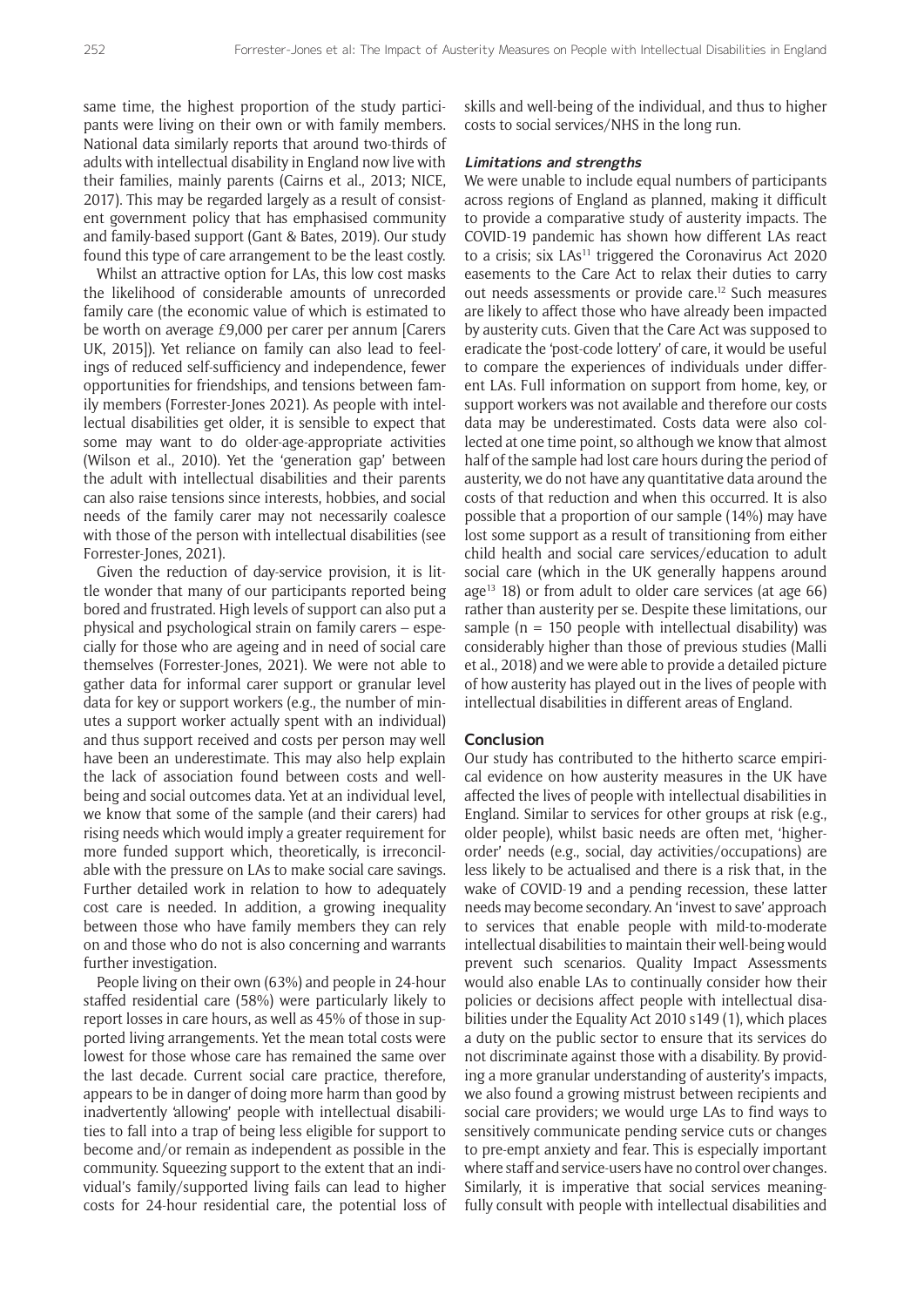their families about what they have lost and what can be done to improve what social care offers. One recent positive example is documented elsewhere (Forrester-Jones, 2019). We also recommend a closer alignment between health and social care where the responsibility for people with intellectual disabilities is properly 'shared' between the two to avoid people falling between the cracks. Finally, it is baffling to think that a person with intellectual disabilities who needs support to do everyday tasks to maintain their independence is not eligible for support under the Care Act 2014 and we recommend that how social services are interpreting eligibility should be investigated. In 2016, the United Nations stated that reduced budget allocations for social welfare, in addition to health care, employment, and education, have impacted adversely on the human rights agenda (UN Committee on the Rights of Persons with Disabilities, 2016). Policy attempts to mitigate the additional problems COVID-19 has brought to people with intellectual disabilities will also need to take into account the backlog of a decade of cuts.

#### **Notes**

- <sup>1</sup> NHS Digital In Social care 360: expenditure The King's Fund ([kingsfund.org.uk\)](http://kingsfund.org.uk).
- <sup>2</sup> 'Total expenditure' on social care includes spending that derives from three main sources – money which councils allocate to social care from their central budget (including money they raise from the additional 'social care precept' on council tax), income from social care service users (through fees and charges) and income from the NHS.
- <sup>3</sup> Parts of these results have been summarised by the project funder the Nationl Institute for Health Research. School of Social Care Research under Forrester-Jones, R, Beecham, J, Randall, A, Harrison, R, Malli, M, Sams, L, Murphy G. 2019. Becoming less eligible? Intellectual disability services in the age of austerity. [https://www/](https://www/sscr.nihr.ac.uk/SSCR-research-findings_RF100.pdf) [sscr.nihr.ac.uk/SSCR-research-findings\\_RF100.pdf.](https://www/sscr.nihr.ac.uk/SSCR-research-findings_RF100.pdf)
- <sup>4</sup> These analyses have been undertaken without adjusting for people's characteristics and needs.
- <sup>5</sup> A more technical discussion specific to costs is provided by [redacted].
- $6$  Mann-Whitney U test: **Set 1** U = 1,704,500, P-value: 0.002 n = 143; **Set 2** U = 1,002.000, P-value: 0.003, n = 109 **Set 3** U **=** 1,152.500, P-value: 0.001, n = 119.
- <sup>7</sup> Mann-Whitney U test: **Set 1** U = 1,949.000, P-value: 0.044 n = 143; **Set 3** U = 1,383.500, P-value: 0.042, n = 119.
- <sup>8</sup> Mann-Whitney U test: **Set 2** U = 1,148.500, P-value: 0.038 n = 109; **Set 3** U = 1,339.000, P-value: 0.021, n = 119.
- <sup>9</sup> Mann-Whitney U test: **Set 1** U = 1,537.500, P-value: 0.027 n = 128; **Set 3** U **=** 1,124.000, P-value: 0.038, n = 108.
- <sup>10</sup> Mann-Whitney U test: **Set 2** U = 530.000, P-value: 0.016 n = 79; **Set 3** U **=** 694.500, P-value: 0.033, n = 87.
- <sup>11</sup> [https://www.lawgazette.co.uk/news/councils-move](https://www.lawgazette.co.uk/news/councils-move-to-ditch-adult-social-care-duties/5104011.article)[to-ditch-adult-social-care-duties/5104011.article](https://www.lawgazette.co.uk/news/councils-move-to-ditch-adult-social-care-duties/5104011.article) [Accessed 30/06/20].
- <sup>12</sup> [https://www.cqc.org.uk/guidance-providers/adult](https://www.cqc.org.uk/guidance-providers/adult-social-care/care-act-easements-it)[social-care/care-act-easements-it](https://www.cqc.org.uk/guidance-providers/adult-social-care/care-act-easements-it) [Accessed 09/08/21].

<sup>13</sup> Moving from children's social care to adult's social care – NHS [\(www.nhs.uk](http://www.nhs.uk)).

#### **Acknowledgements**

We thank all the participants in this project for their time and willingness to share their experiences of austerity. We also thank our advisory team, including David Oliver and Melanie Henwood. Thanks also go to David Raper and Theodoros Papadopoulos. Particular thanks to Jane Millar, for her constructive comments on the manuscript.

#### **Funding Information**

The research was funded by the National Institute for Health Research (NHIR) School of Social Care Research (SSCR) (Grant C088/CM/UKJF-P100). The Tizard research team included Rachel Forrester-Jones (PI) and Glynis Murphy (Co-I), Jennifer Beecham (costs analyst), three part-time RAs (Amy Randall, Melina Malli and Lara Sams) and a PhD student (Rachel Harrison).

The views expressed in this publication are those of the author(s) and not necessarily those of the NIHR SSCR, NHS, the National Institute for Health Research or the Department of Health and Social Care.

#### **Competing Interests**

The authors have no competing interests to declare.

#### **References**

- **Adult Social Care Outcomes Framework (ASCOF).** 2019. [https://digital.nhs.uk/data-and-information/](https://digital.nhs.uk/data-and-information/publications/statistical/adult-social-care-outcomes-framework-ascof/upcoming) [publications/statistical/adult-social-care-outcomes](https://digital.nhs.uk/data-and-information/publications/statistical/adult-social-care-outcomes-framework-ascof/upcoming)[framework-ascof/upcoming](https://digital.nhs.uk/data-and-information/publications/statistical/adult-social-care-outcomes-framework-ascof/upcoming) [Accessed 2 July 2020].
- **Association of Directors of Adult Social Services.** 2016. *Budget Survey 2016*. [https://www.adass.org.](https://www.adass.org.uk/media/5379/adass-budget-survey-report-2016.pdf) [uk/media/5379/adass-budget-survey-report-2016.](https://www.adass.org.uk/media/5379/adass-budget-survey-report-2016.pdf) [pdf](https://www.adass.org.uk/media/5379/adass-budget-survey-report-2016.pdf) [Accessed 10 May 2020].
- **Association of Directors of Adult Social Services.** 2018. *Budget Survey 2018*. [https://www.adass.org.](https://www.adass.org.uk/media/6434/adass-budget-survey-report-2018.pdf[Accessed) [uk/media/6434/adass-budget-survey-report-2018.](https://www.adass.org.uk/media/6434/adass-budget-survey-report-2018.pdf[Accessed) [pdf \[Accessed](https://www.adass.org.uk/media/6434/adass-budget-survey-report-2018.pdf[Accessed) 10 May 2020].
- **Bates, C, McCarthy, M, Milne Skillman, K, Elson, N, Forrester-Jones, R** and **Hunt, S.** 2020. "Always trying to walk a bit of a tightrope": The role of social cae staff in supporting adults with intellectual and developmental disabiliteis to develop and maintain loving relationships. *British Journal of Learning Disabilities*, 48(4): 261–268. DOI: [https://doi.](https://doi.org/10.1111/bld.12320) [org/10.1111/bld.12320](https://doi.org/10.1111/bld.12320)
- **Beecham, J.** 2000. *Unit costs: Not exactly child's play*. London: Department of Health. [http://www.pssur.](http://www.pssur.ac.uk/archive/pdf/B062.pdf) [ac.uk/archive/pdf/B062.pdf](http://www.pssur.ac.uk/archive/pdf/B062.pdf) [Accessed 11 Nov 2019].
- **Beecham, J** and **Forrester-Jones, R.** 2019. The costs of support for people with intellectual disabilities in times of austerity. *Personal Social Services Research Unit (PSSRU)*. Discussion Paper 2019–02, December 2019
- **Beecham, J** and **Knapp, M.** 2001. Costing psychiatric interventions. In: G. Thornicroft (ed.) *Measuring Mental Health Needs, Gaskell*, 2nd edition, 200–224.
- **Bhardwaj, A, Forrester-Jones, R** and **Murphy, G.** 2017. Social networks of adults with an intellectual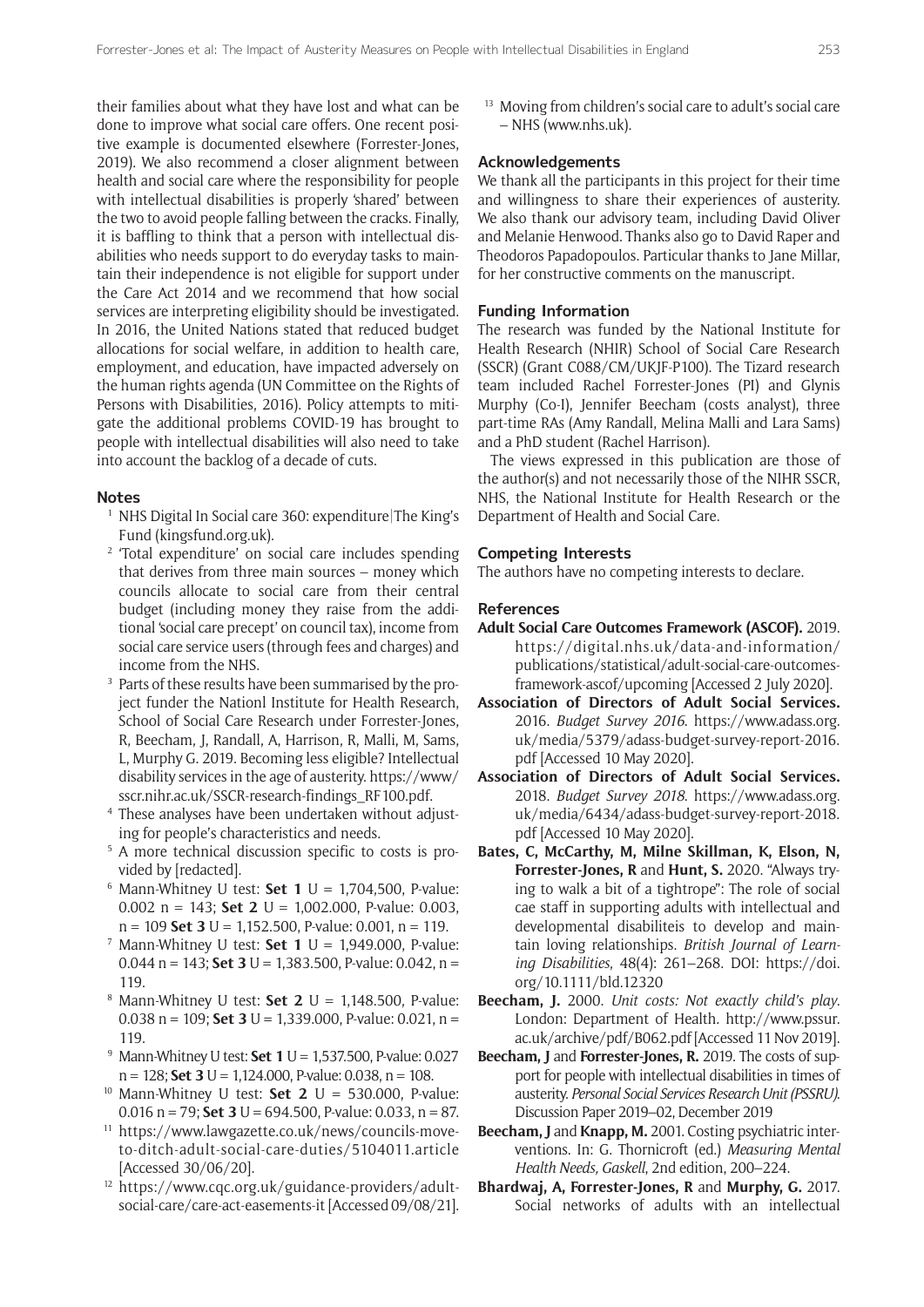disability from South Asian and White communities in the United Kingdom: A comparison. *Journal of Applied Research in Intellectual Disabilities*, 31: 253–264. DOI:<https://doi.org/10.1111/jar.12351>

- **Bradshaw, J.** 1998. Assessing and intervening in the communication environment. *British Journal of Learning Disabilities*, 26(2): 62–66. DOI: [https://doi.](https://doi.org/10.1111/j.1468-3156.1998.tb00050.x) [org/10.1111/j.1468-3156.1998.tb00050.x](https://doi.org/10.1111/j.1468-3156.1998.tb00050.x)
- **Braun, V** and **Clarke, V.** 2006. Using thematic analysis in psychology. *Qualitative research in psychology*, 3(2): 77–101. DOI: [https://doi.org/10.1191/1478088706](https://doi.org/10.1191/1478088706qp063oa) [qp063oa](https://doi.org/10.1191/1478088706qp063oa)
- **Cairns, D, Tolson, D, Brown, J** and **Darbyshire, C.** 2013. The need for future alternatives: An investigation of the experiences and future of older parents caring for offspring with learning disabilities over a prolonged period of time. *British Journal of Learning Disabilities*, 41(1): 73–82. DOI: [https://doi.](https://doi.org/10.1111/j.1468-3156.2012.00729.x) [org/10.1111/j.1468-3156.2012.00729.x](https://doi.org/10.1111/j.1468-3156.2012.00729.x)
- **Cambridge, P** and **Forrester-Jones, R.** 2003. Using individualised communication for interviewing people with intellectual disability: A case study of user-centred research. *Journal of Intellectual and Developmental Disability*, 28(1): 5–23. DOI: [https://](https://doi.org/10.1080/136682503100008687) [doi.org/10.1080/136682503100008687](https://doi.org/10.1080/136682503100008687)
- **Care Act.** 2014. [http://www.legislation.gov.uk/ukpga/](http://www.legislation.gov.uk/ukpga/2014/23/introduction/enacted) [2014/23/introduction/enacted](http://www.legislation.gov.uk/ukpga/2014/23/introduction/enacted) [Accessed 20 May 2020].
- **Carers UK.** 2015. Facts about carers. London: Carers UK.
- **Charles, N** and **Manthorpe, J.** 2007. FACS or fiction? The impact of the policy Fair Access to Care Services on social care assessments of older visually impaired people. *Practice*, 19(2): 143–157. DOI: [https://doi.](https://doi.org/10.1080/09503150701393692) [org/10.1080/09503150701393692](https://doi.org/10.1080/09503150701393692)
- **Chote, R, Crawford, R, Emmerson, C** and **Tetlow, G.** 2010. *Public spending under Labour*. 2010 Election Briefing Note No.5 (IFS BN92) Institute for Fiscal Studies, Nuffield Foundation.
- **Claes, C, Van Hove, G, Vandevelde, S, van Loon, J and Schalock, R.** 2012. The influence of supports strategies, environmental factors, and client characteristics on quality of life-related personal outcomes. *Research in Developmental Disabilities*, 33: 96–103. DOI: <https://doi.org/10.1016/j.ridd.2011.08.024>
- **Clark, D.** 2016. *The Global Financial Crisis and Austerity*, Bristol, Policy Press. DOI: [https://doi.org/10.2307/j.](https://doi.org/10.2307/j.ctt1t897ft) [ctt1t897ft](https://doi.org/10.2307/j.ctt1t897ft)
- **Coronavirus Act.** 2020 c7. [https://www.legislation.gov.](https://www.legislation.gov.uk/ukpga/2020/7/contents/enacted) [uk/ukpga/2020/7/contents/enacted](https://www.legislation.gov.uk/ukpga/2020/7/contents/enacted).
- **Curtis, L.** 2013. *Unit costs of health and social care.*  Canterbury: PSSRU, University of Kent.
- **Curtis, L** and **Burns, A.** 2018. *The Unit Costs of Health and Social Care 2018*. Canterbury: PSSRU, University of Kent.
- **Cylus, J, Mladovsky, P** and **McKee, M.** 2012. Is there a statistical relationship between economic crises and changes in Government health expenditure growth? An analysis of twenty-four European countries. *Health Services Research*, 47(6): 204–2224. DOI: <https://doi.org/10.1111/j.1475-6773.2012.01428.x>
- **Dagnan, D** and **Sandhu, S.** 1999. Social comparison, selfesteem and depression in people with intellectual disabilities. *Journal of Intellectual Disability Research*, 43: 372–380. DOI: [https://doi.org/10.1046/j.13](https://doi.org/10.1046/j.1365-2788.1999.043005372.x) [65-2788.1999.043005372.x](https://doi.org/10.1046/j.1365-2788.1999.043005372.x)
- **Department of Health.** 2001. *Valuing People: a New Strategy for Learning Disability for the 21st Century*. Cm 5086.
- **Diamond, L.** 2015. Why democracies survive 1. In *In Search of Democracy*, 101–117. Routledge. DOI: <https://doi.org/10.4324/9781315685175-5>
- **Equality Act.** 2010. c 15. [https://www.legislation.gov.uk/](https://www.legislation.gov.uk/ukpga/2010/15/contents) [ukpga/2010/15/contents](https://www.legislation.gov.uk/ukpga/2010/15/contents).
- **Fernández, JL** and **Snell, T.** 2012. *Survey of fair access to care services: (FACS) assessment criteria among local authorities in England.* London: LSE/PSSRU Discussion Paper 2825.
- **Forrester-Jones, R.** 2019. Confronting a looming crisis: People with learning disabilities and/or autism and their carers getting older. University of Bath. [https://www.bath.ac.uk/publications/report-con](https://www.bath.ac.uk/publications/report-confronting-a-looming-crisis/attachments/Final_FullDocument.pdf)[fronting-a-looming-crisis/attachments/Final\\_Full-](https://www.bath.ac.uk/publications/report-confronting-a-looming-crisis/attachments/Final_FullDocument.pdf)[Document.pdf](https://www.bath.ac.uk/publications/report-confronting-a-looming-crisis/attachments/Final_FullDocument.pdf).
- **Forrester-Jones, R.** 2021. Older carers of people with learning disabilities: their experiences with local authority assessment processes and personnel. *Tizard Learning Disability Review*, 26(2): 105–113. DOI: <https://doi.org/10.1108/TLDR-10-2020-0029>
- **Forrester-Jones, R, Carpenter, J, Tate, A, Cambridge, P, Beecham, J, Hallam, A** and **Knapp, M.** 2002. The quality of life of people 12 years after resettlement from long-stay hospitals: users' views on their living environment, daily activities and future aspirations. *Disability & Society*, 17(7): 741–758. DOI: [https://](https://doi.org/10.1080/0968759021000068469) [doi.org/10.1080/0968759021000068469](https://doi.org/10.1080/0968759021000068469)
- **Forrester-Jones, R, Carpenter, J, Coolen-Schrijner, P, Cambridge, P, Tate, A, Beecham, J, Hallam, A, Knapp, M** and **Wooff, D.** 2006. The Social Networks of People with Intellectual Disability Living in the Community 12 Years after Resettlement from Long-Stay Hospitals. *Journal of Applied Research in Intellectual Disabilities*, 19(4): 285–295 DOI: [https://doi.](https://doi.org/10.1111/j.1468-3148.2006.00263.x) [org/10.1111/j.1468-3148.2006.00263.x](https://doi.org/10.1111/j.1468-3148.2006.00263.x)
- **Forrester-Jones, R, Gore, N** and **Melling, K.** 2010. How many people with intellectual disability are employed in the UK? *Tizard Learning Disability Review*, 15(1): 56–58.
- **Forrester-Jones, R, Heason, S** and **Di'Terlizzi, M.** 2004. Supported employment: a route to social networks. *Journal of Applied Research in Intellectual Disabilities*, 17(3): 199–208. DOI: [https://doi.org/10.1111/j.14](https://doi.org/10.1111/j.1468-3148.2004.00199.x) [68-3148.2004.00199.x](https://doi.org/10.1111/j.1468-3148.2004.00199.x)
- **Gant, V** and **Bates, C.** 2019. 'Cautiously optimistic': Older parent-carers of adults with intellectual disabilities–Responses to the Care Act 2014. *Journal of Intellectual Disabilities*, 23(3): 432–445. DOI: <https://doi.org/10.1177/1744629519870437>
- **Glasby, J, Zhang, Y, Bennett, MR** and **Hall, P.** 2021. A lost decade? A renewed case for adult social care reform in England. *Journal of Social Policy*, 50(2):